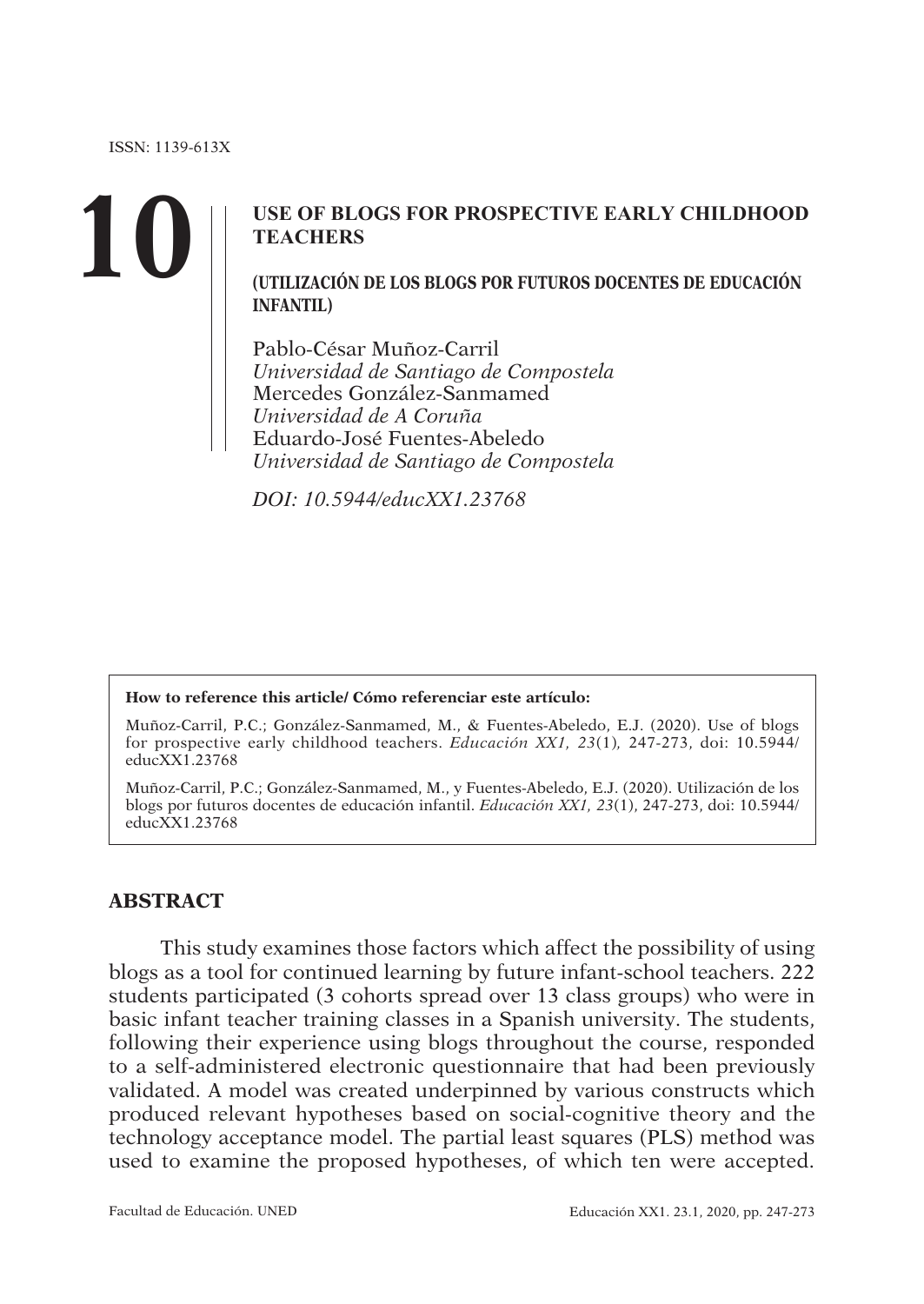The results indicated that the variables which significantly contributed to students continuing to use blogs to learn were perceived self-efficacy, personal outcome expectations, perceived support for enhancing social ties, along with perceived usefulness, perceived ease of use, attitude and perception of playfulness. The results are discussed and compared with results of other similar research, which allowed the model's predictive capacity to be replicated and confirmed). Finally, the study provides useful recommendations based on the findings for those teachers who want to use blogs with their university students. and want their students to using them in their learning.

# **KEY WORDS**

Blogs; students; early childhood education; initial training; higher education; learning.

## **RESUMEN**

En esta investigación se analizan aquellos factores que inciden en la posibilidad de uso de los blogs como herramienta para continuar aprendiendo por parte de quienes van a ser futuros docentes en el ámbito de educación infantil. En el estudio participaron un total de 222 estudiantes (pertenecientes a 3 cohortes distribuidas en 13 grupos de aula) que cursaron una asignatura de formación básica perteneciente al grado de maestro de educación infantil en una universidad española. El alumnado, tras su experiencia a lo largo del curso en el uso de blogs, respondió a un cuestionario electrónico auto-administrado y previamente validado. Se elaboró un modelo sustentado por diversos constructos que dieron lugar a hipótesis relevantes derivadas primordialmente de la teoría socio-cognitiva y del modelo de aceptación tecnológica. Se utilizó la técnica de mínimos cuadrados parciales (PLS) para el contraste de las doce hipótesis planteadas, de las cuales se aceptaron diez. Los resultados indican que la auto-eficacia percibida, las expectativas de resultados personales, el apoyo percibido para mejorar los vínculos sociales, así como la percepción de utilidad, la facilidad de uso percibida, la actitud y la percepción de alegría y disfrute, son variables significativas que contribuyen a que los estudiantes continúen utilizando los blogs como mecanismo para aprender. Asimismo, se discuten y comparan los resultados obtenidos con otras investigaciones internacionales similares, lo que ha permitido replicar y confirmar la capacidad predictiva del modelo. Finalmente, se aportan recomendaciones útiles, derivadas de los hallazgos obtenidos, para aquellos docentes que pretendan utilizar blogs con sus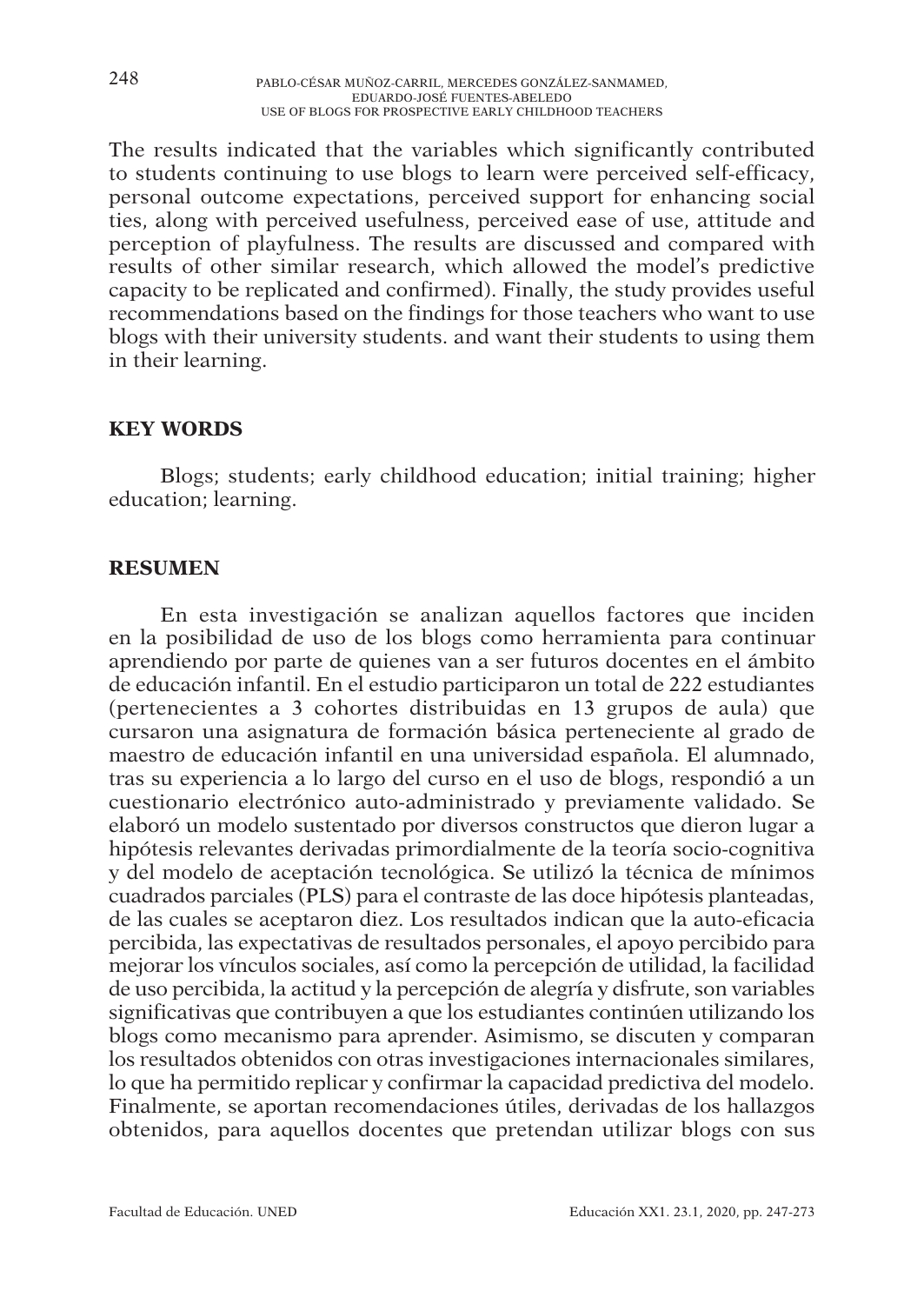estudiantes universitarios, a fin de que estos usen dichas herramientas para desarrollar sus aprendizajes.

## **PALABRAS CLAVE**

Blogs; estudiantes; educación infantil; formación inicial; educación superior; aprendizaie.

#### **INTRODUCTION**

Technological advances have led to radical social transformations which demand more flexible, diverse, and open learning. Various authors (González-Sanmamed, Sangrà, Souto-Seijo, & Estévez, 2018; Jackson, 2016) have talked about the concept of learning ecologies to refer to the characteristics of what is learned and how it is learned nowadays. The influence of factors such as network connectivity, empowerment of students, overcoming geographical and spatial barriers, and the importance of nonformal and informal learning is leading to a transformation in learning.

New learning formats need a qualitative and quantitative broadening of teaching competencies and call for both initial and continuing teacher education and training to be able to respond to the educational demands that society in general, and students in particular, will pose. It is worth highlighting the importance of generating innovative training spaces in which technology becomes a learning tool during initial teacher education and even more importantly, promoting the ownership of these resources to encourage continual professional development and learning.

Blogs are widely recognised for their contributions to the training process. The value of blogs as instruments of learning has been noted in various studies which have also demonstrated their contribution to the development of digital skills (Pinya, Tur, & Roselló, 2016). Most research on blogs has focused on their use, uptake and impact on learning in university students (Avci & Askar, 2012; Cakir, 2013; Sullivan & Longnecker, 2014; Garcia, Moizer, Wilkins, & Haddoud, 2019). There is also literature about the potential and challenges of collaborative projects linked to blogs (Cho, Lim, & Lee, 2017) and about their importance in establishing and maintaining collaborative learning networks and encouraging reflection (Khan, 2017). In the Spanish context, several studies on the use of blogs in education have also been carried out. In particular, in secondary education, the use of these tools has been analysed with regard to the academic performance of adolescents (García-Martín & Cantón-Mayo, 2019) and also as a mechanism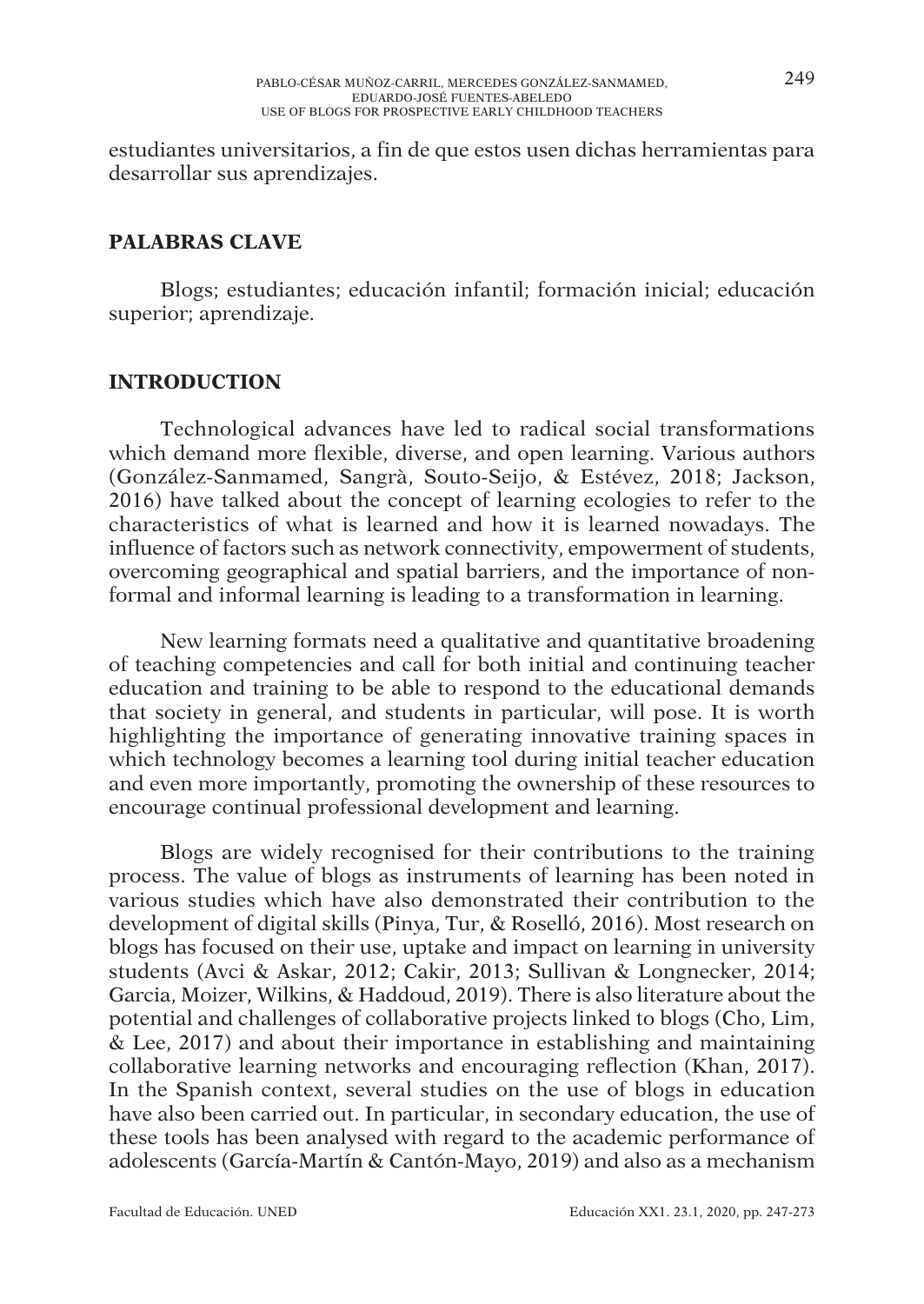to enable collaborative learning, as well as to improve the students' writing skills (Álvarez & Bassa, 2013). In Higher Education, investigations such as those developed by Durán-Medina (2011) show how blogs can contribute to the improvement of educational praxis and, at the same time, serve as a teaching strategy. Other studies also located in the university field have shown the usefulness of blogs as a tool for reflection, especially in teacher training (Marín-Díaz, Gómez-Parra, 2015; Muñoz-Carril, 2019).

Beyond that research, there has been interest in illuminating those factors which affect the intention to using blogs as mechanisms of learning (Ifinedo, 2018a, 2018b; Hung, Tsai, & Chou, 2016). In addition to examining students' interest in continuing to use blogs, in this study the model defined by Ifinedo (2017) is used to identify significant factors behind positive effects of technology on learning.

Part of the relevance of this research comes from the lack of research looking at the intention to keep using blogs for learning, and there is particular relevance in the originality of doing the research in the context of the initial training of future infant-school teachers (teachers being trained to teach children from 3-6 years old). It is also worth highlighting the value of adapting a theoretical model and adopting an empirical approach which had already been recognised by the international scientific community (Ifinedo, 2017, 2018a, 2018b).

# **Research model and hypothesis**

Social-cognitive theory (Bandura, 1986) and the technology acceptance model (Davis, 1989) were fundamental reference frameworks for the creation of the research model, as well as for the various hypotheses, allowing us to identify the factors affecting undergraduate students' intentions to using blogs for learning (Figure 1). Both theories have been shown to be particularly useful in constructing models of adoption of technological tools such as blogs in the context of higher education (see, for example: Ifinedo 2018a, 2018b; Lai, Wang, & Lei, 2012).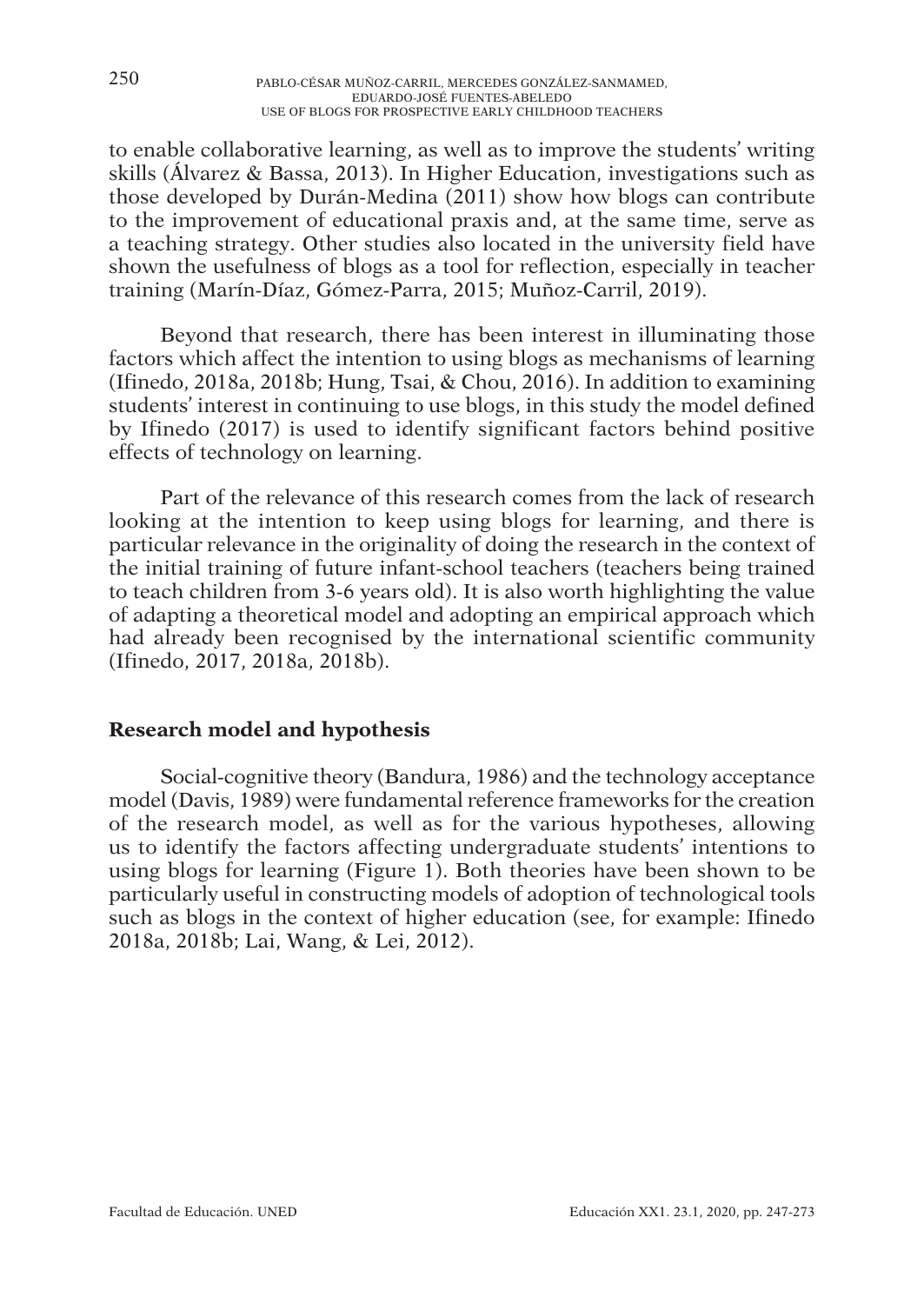

*Figure 1.* Research model. Adapted from Ifinedo (2017)

The constructs that were addressed within the framework of socialcognitive theory were perceived self-efficacy, personal outcome expectations and perceived support for enhancing social ties. They have been used in other research related to the intention to using blogs as learning technologies (Ifinedo, 2017).

According to Rohatgi, Scherer, and Hatlevik (2016), self-efficacy is closely related to expectations of future success and failure, which in turn affects students' choices and behaviour. For Ashtari and Eydgahi (2017), self-efficacy significantly affects perceptions of the usefulness of technology as well as its perceived ease of use.

Personal outcome expectations refers to an individual's judgement about their ability to do what is needed to achieve desired results, while perceived support for enhancing social ties refers to perceptions about how close the connections are between a person and the members of their group (Bandura, 1986). Various studies, for example by Fernández-Cardador, Hernández-García, & Iglesias-Pradas (2014), have demonstrated the positive, significant influence of both variables on the perception of usefulness, and although one might expect expectations of personal results to correlate with ease of use when it comes to blogs, these authors showed that there was no positive effect.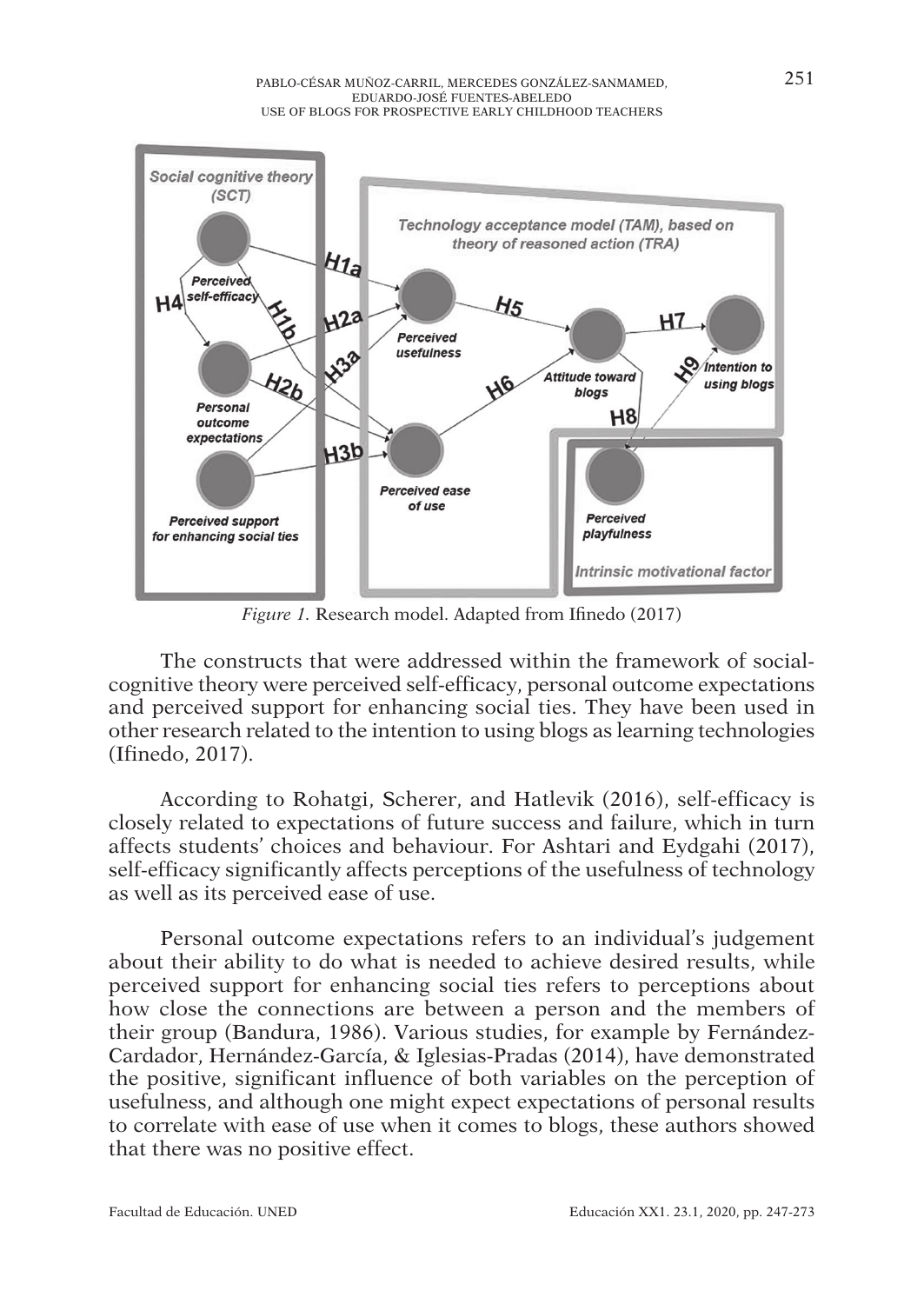The following hypotheses were drawn up based on aspects of socialcognitive theory:

- H1a. The level of perceived self-efficacy has a significant, positive effect on the perception of the usefulness of blogs for learning.
- H1b. The level of perceived self-efficacy has a significant, positive effect on the perceived ease of use of blogs as tools for learning.
- H2a. Personal outcome expectations have a significant, positive effect on the perception of usefulness of blogs as tools for learning.
- H2b. Personal outcome expectations have a significant, positive effect on the perceived ease of use of blogs as tools for learning.
- H3a. Perceived support for enhancing social ties has a significant, positive effect on the perception of the usefulness of blogs as tools for learning.
- H3b. Perceived support for enhancing social ties has a significant, positive effect on the perceived ease of use of blogs for learning.
- H4. Perceived self-efficacy has a significant, positive effect on personal outcome expectations in relation to the use of blogs as learning resources.

Three key constructs in the technology acceptance model (Davis, 1989) help to explain students' intentions tousing blogs: perceived usefulness, ease of use, and attitude towards blogs. These factors have been shown to be robust predictors (Lai, *et al*., 2012). In addition, research such as that by Lin and Li (2014) shows that a positive attitude towards blogs increases perceived levels of enjoyment (playfulness) in using these tools for learning (which suggests an intrinsic motivation), and in turn, increases the relative probability of using blogs.

This has led to the following hypotheses:

- H5. Perceived usefulness has a significant, positive effect on attitudes about using blogs for learning.
- H6. Perceived ease of use has a significant, positive effect on attitudes about using blogs for learning.
- H7. The attitude towards using blogs has a positive effect on the intention to using blogs for learning.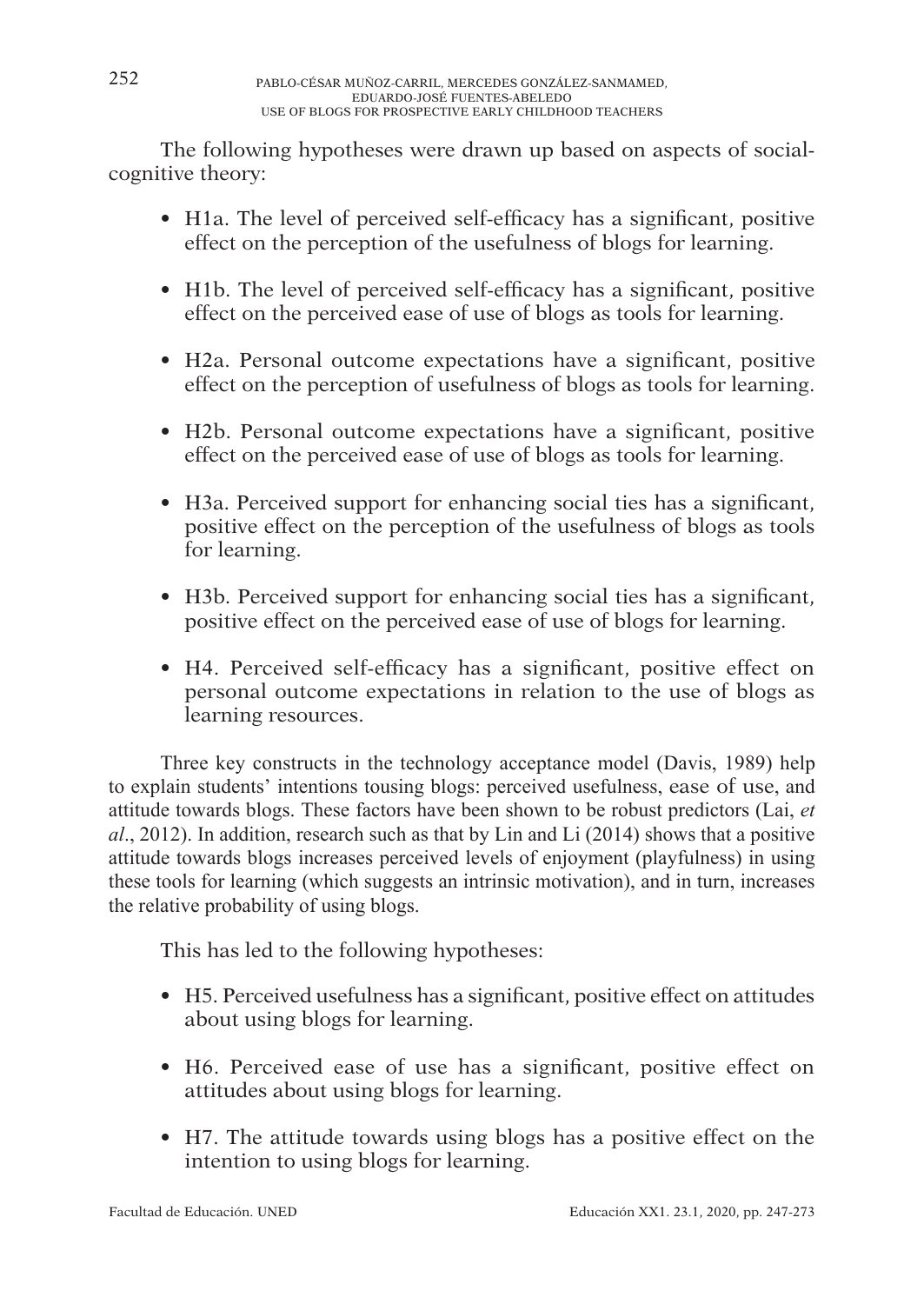- H8. The attitude towards using blogs in learning contexts has a significant, positive effect on students' perceived playfulness.
- H9. The perception of playfulness has a significant, positive effect on the intention to using blogs.

## **RESEARCH METHOD**

# **Participants and procedures**

A total of 222 students volunteered to participate from those who were doing the first year *Processes of improvement and use of ITC* course as part of a degree in infant teaching (this represented 95% of students doing the course). This subject is developed in the Faculty of Teacher Training at the University of Santiago de Compostela (Campus Terra) and in the curricular structure of the study plan it appears as a subject of basic training with a load of 6 ECTS credits, which means a total of 150 hours of work for students both in the classroom and outside. Also, the subject is structured into lectures, interactive classes and mentoring. Among the different practices and projects to be carried out, the students created and managed their own blogs under the guidance of their teachers as a means of reflection, acquiring subject knowledge, and developing their digital skills (Deng & Yuen, 2011).

After proposing the study, and assuring participants of confidentiality, we collected data from 3 cohorts (spread over 13 groups) via a selfadministered electronic questionnaire in the ICT classroom during class time.

The vast majority (90.5%) of the participants were women, and the remaining 9.5% men. This asymmetry is relatively common in teacher training courses, especially in infant teacher training. In terms of age, 15.3% were under 18, 54.1% were between 19 and 21, 20.7% were between 22 and 24, 5.4% were between 25 and 27, and 4.5% were over 27. About two thirds (66.2%) of interviewees reported never having created their own blog before.

#### **Instrument**

In order to ensure content validity of the constructs making up the proposed model, items were used from scales that had been previously validated and widely substantiated in research on this topic (Ifinedo, 2017;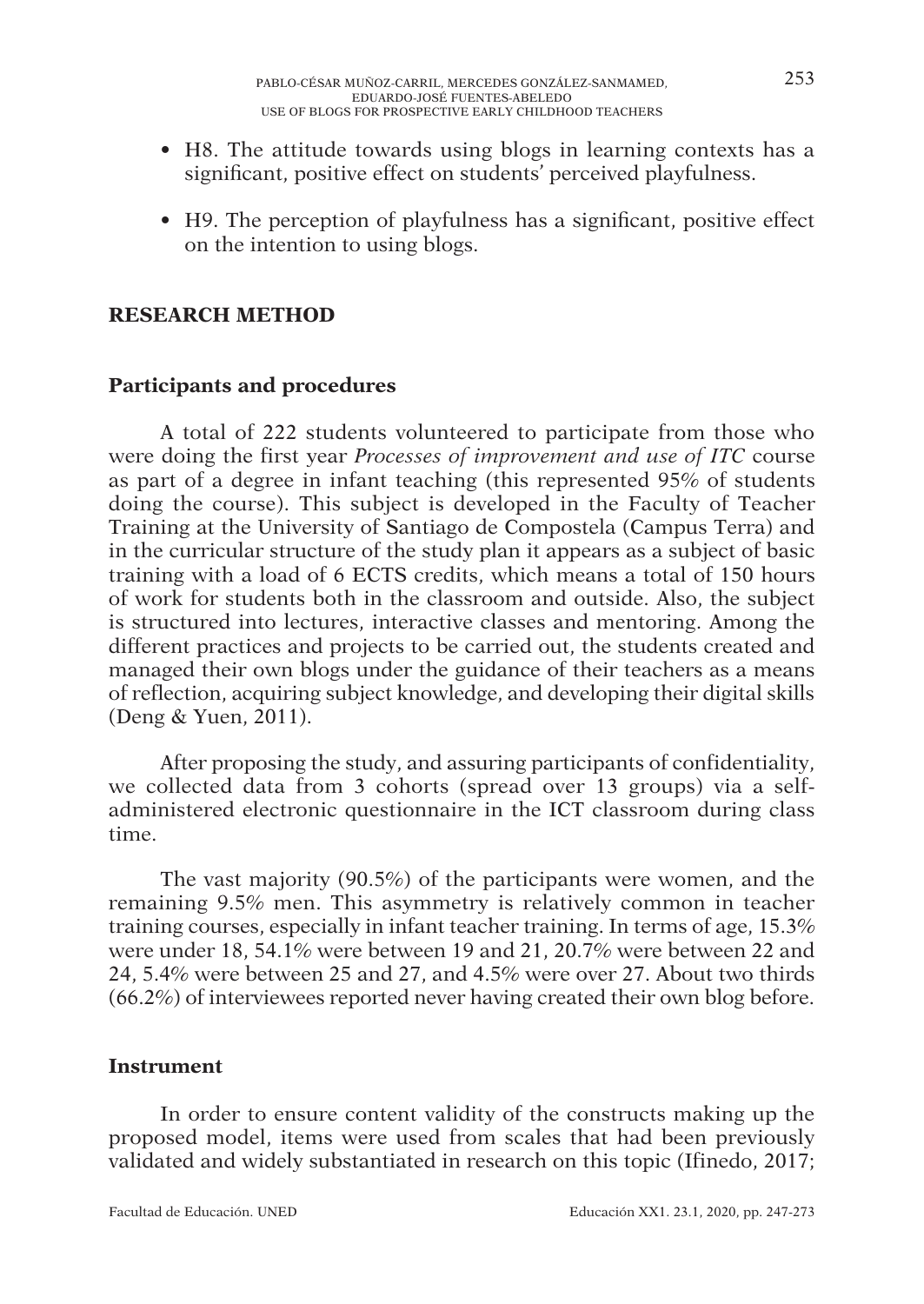Ifinedo, 2018a, 2018b). Before the instrument was applied, it was reviewed by a panel of five experts in educational technology. A pilot study was also carried out to validate the questionnaire with 25 students who had created their own blogs, so that they were able to provide comments on item comprehensibility, time needed to complete the questionnaire, and issues related to format and presentation.

A seven-point Likert-type scale was used with answers ranging from *totally disagree* (1) to *totally agree* (7). Table 1 shows the descriptive statistics of the items used and the relevant constructs.

Table 1 *Questionnaire items and descriptive statistics*

|                                   | Construct Item $N^0$<br><b>Description</b> |                                                                                                                                                                                                                         | Mean | <b>Standard</b><br><b>Desviation</b> |
|-----------------------------------|--------------------------------------------|-------------------------------------------------------------------------------------------------------------------------------------------------------------------------------------------------------------------------|------|--------------------------------------|
|                                   | PSEF_1                                     | I am confident in<br>my ability to provide<br>information through a<br>blog that could help my<br>classmates understand<br>concepts and topics about<br>processes of improving<br>and using ITC in infant<br>education. | 5.45 | 1.01                                 |
| <b>Perceived</b><br>self-efficacy | PSEF <sub>2</sub>                          | I am confident in my<br>ability to be able to<br>provide information in a<br>blog that my classmates<br>will find useful.                                                                                               | 5.55 | 0.99                                 |
|                                   | PSEF <sub>3</sub>                          | I can create a blog to<br>share information (news,<br>resources, ideas)<br>related to processes of<br>improvement and use of<br>ITC in infant education.                                                                | 5.90 | 1.02                                 |
|                                   | PSEF 4                                     | In general, I have a high<br>level of ability to use blogs<br>to do assigned tasks in my<br>processes of improvement<br>and use of ITC course.                                                                          | 5.36 | 1.04                                 |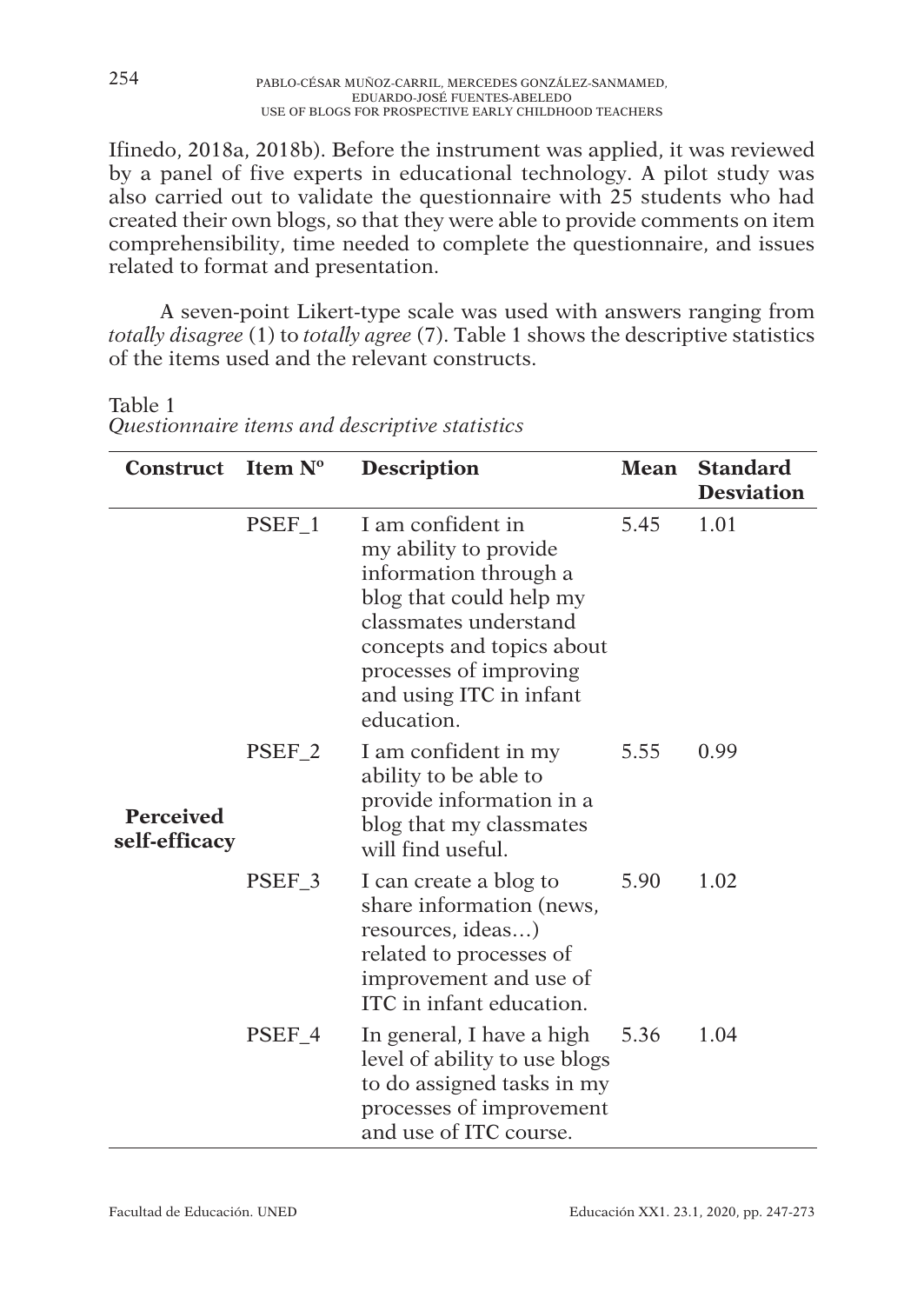| Construct                      | Item Nº           | <b>Description</b>                                                                                                                                                                                              | Mean | <b>Standard</b><br><b>Desviation</b> |
|--------------------------------|-------------------|-----------------------------------------------------------------------------------------------------------------------------------------------------------------------------------------------------------------|------|--------------------------------------|
|                                | PEOU_1            | It is quite easy for me to<br>run a blog.                                                                                                                                                                       | 5.11 | 1.26                                 |
|                                | PEOU <sub>2</sub> | Learning to use blogs is<br>easy for me.                                                                                                                                                                        | 5.22 | 1.33                                 |
| Perceived<br>ease of use       | PEOU_3            | It seems easy to me<br>to use blogs to learn<br>concepts related to the<br>improvement and use of<br>ITC in infant education.                                                                                   | 5.44 | 1.14                                 |
|                                | PEOU_4            | In general, I think it<br>is easy to use blogs to<br>support my learning<br>about the use of ITC in<br>infant education.                                                                                        | 5.53 | 1.14                                 |
|                                | PUSS_1            | The use of blogs has<br>improved my knowledge<br>of the use of ITC in infant<br>education.                                                                                                                      | 5.89 | 1.03                                 |
| <b>Perceived</b><br>usefulness | PUSS <sub>2</sub> | Using blogs in the<br>processes of improvement<br>and use of ITC course<br>has improved the<br>effectiveness of my<br>learning in topics covered<br>in this subject.                                            | 5.72 | 0.95                                 |
|                                | PUSS_3            | Using blogs has helped<br>me to better learn aspects<br>related to using ITC in<br>infant education.                                                                                                            | 5.74 | 0.96                                 |
|                                | PUSS_4            | Creating my own blog<br>in this processes of<br>improvement and use of<br>ITC in infant education<br>course, has helped me<br>to better understand the<br>educational uses of this<br>tool in infant education. | 5.93 | 1.02                                 |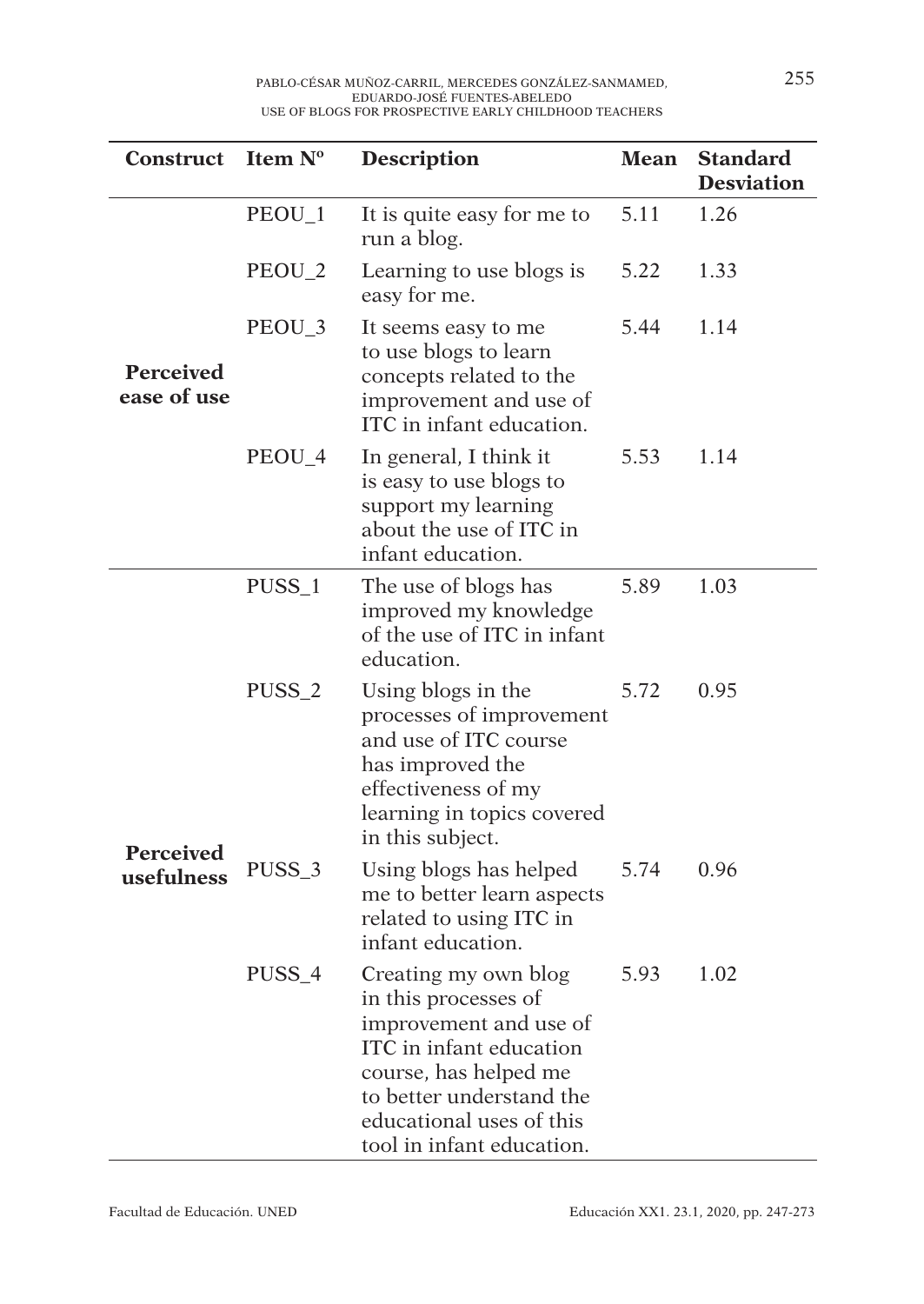| <b>Construct</b>                    | Item Nº           | <b>Description</b><br><b>Mean</b>                                                                                      |      | <b>Standard</b><br><b>Desviation</b> |
|-------------------------------------|-------------------|------------------------------------------------------------------------------------------------------------------------|------|--------------------------------------|
|                                     | PPLY_1            | I feel that using blogs<br>in the processes of<br>improvement and use of<br>ITC course has improved<br>my imagination. | 5.07 | 1.32                                 |
|                                     | PPLY_2            | I feel that blogs help to<br>stimulate my curiosity.                                                                   | 5.32 | 1.38                                 |
| Perceived<br>playfulness            | PPLY_3            | Using blogs in the<br>processes of improvement<br>and use of ITC course has<br>been enjoyable.                         | 5.22 | 1.36                                 |
|                                     | PPLY_4            | Using blogs in the<br>processes of improvement<br>and use of ITC course has<br>been fun.                               | 4.61 | 1.55                                 |
|                                     | $POUT_1$          | If the information in my<br>blog is good, I will be<br>viewed more favourably<br>in the course.                        | 5.03 | 1.33                                 |
| Personal<br>outcome<br>expectations | POUT <sub>2</sub> | If the content of my blog<br>is interesting, I will get<br>recognition from the<br>teachers.                           | 5.29 | 1.37                                 |
|                                     | POUT_3            | If the work on my blog is<br>good, I will be rewarded<br>for my efforts.                                               | 5.93 | 1.10                                 |
|                                     | ATTI_1            | I enjoy participating in<br>blogs.                                                                                     | 5.20 | 1.36                                 |
| <b>Attitude</b>                     | ATTI_2            | Blogging ins a good idea.                                                                                              | 5.59 | 1.26                                 |
| toward                              | ATTI_3            | Blogging is a pleasure.                                                                                                | 4.65 | 1.47                                 |
| blogs                               | ATTI_4            | I like the idea of blogging<br>to learn.                                                                               | 5.59 | 1.34                                 |
|                                     | ATTI_5            | Blogging motivates me.                                                                                                 | 4.98 | 1.44                                 |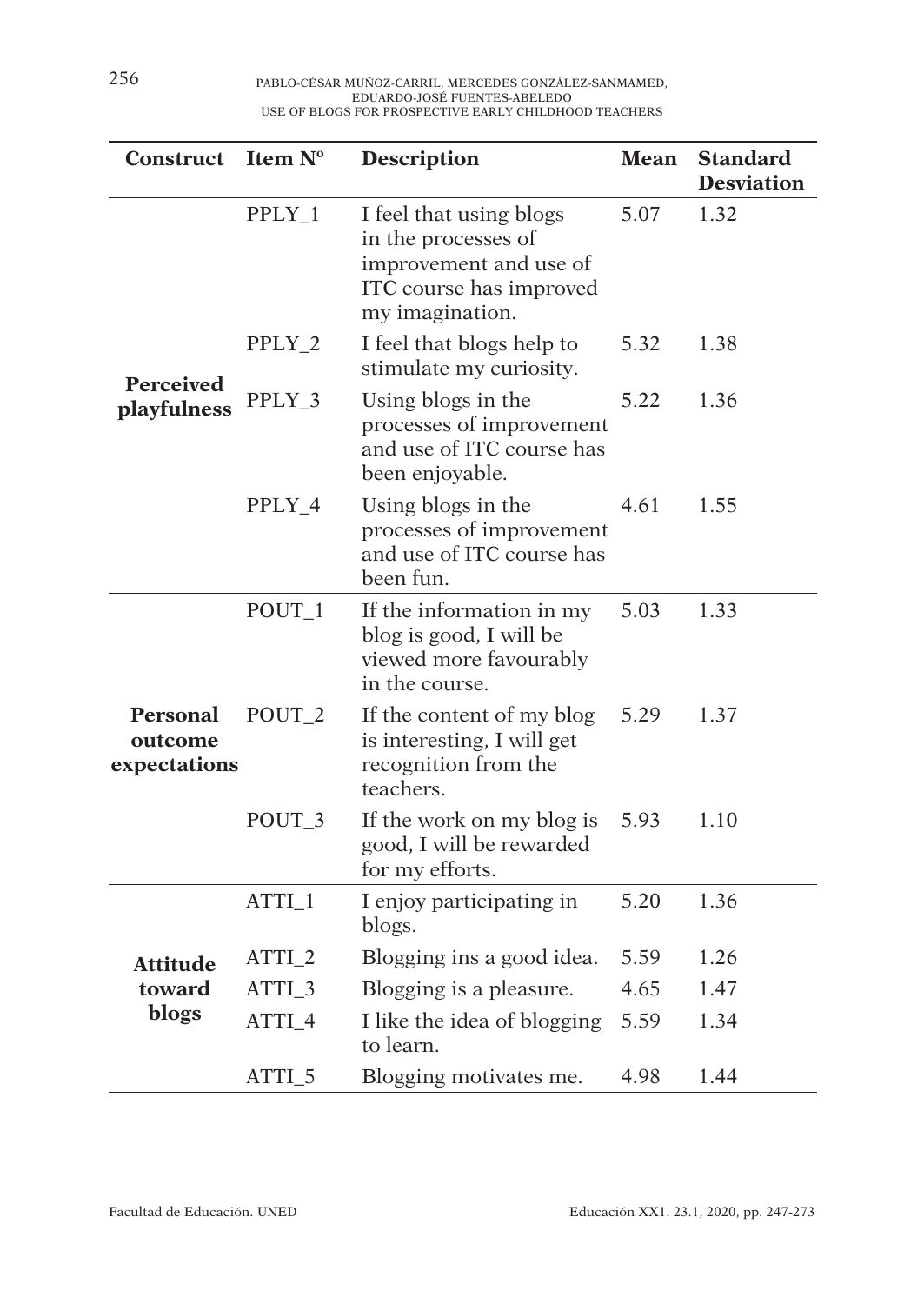| Construct                                                   | Item N°<br><b>Description</b> |                                                                                                                    | <b>Mean</b> | <b>Standard</b><br><b>Desviation</b> |
|-------------------------------------------------------------|-------------------------------|--------------------------------------------------------------------------------------------------------------------|-------------|--------------------------------------|
|                                                             | PSES_1                        | I think that blogs are<br>useful tools in infant<br>education.                                                     | 6.00        | 1.10                                 |
| <b>Perceived</b><br>support for<br>enhancing<br>social ties | $PSES_2$                      | In my opinion, blogs<br>can promote interaction<br>between the school and<br>the family.                           | 6.28        | 0.97                                 |
|                                                             | PSES <sub>3</sub>             | Using blogs can help<br>deepen relationships<br>in the educational<br>community (teachers,<br>students, families). | 6.23        | 1.04                                 |
|                                                             | PSES_4                        | In my opinion, blogs can<br>help me establish closer<br>relationships with my<br>classmates.                       | 5.40        | 1.31                                 |
|                                                             | INCUB_1                       | If I can, I would like to<br>continue using blogs<br>in my future learning<br>activities.                          | 5.54        | 1.25                                 |
| <b>Intention to</b><br>using blogs                          | $INCUB_2$                     | If possible, I would prefer 5.32<br>to keep using blogs in my<br>courses in future.                                |             | 1.27                                 |
|                                                             | INCUB_3                       | I strongly recommend<br>that other students use<br>blogs for learning.                                             | 5.45        | 1.28                                 |
|                                                             | INCUB_4                       | I am going to use blogs<br>in my academic and/or<br>professional life in future.                                   | 5.83        | 1.26                                 |

# **ANALYSIS AND RESULTS**

In order to test the hypotheses, a multivariate analysis was performed via the production of a structural equation model using partial least squares (PLS). This technique does not require large samples (Hair, Hult, Ringle, & Sarstedt, 2017) and does not require multivariate normality from the observations (Esposito Vinzi, Trinchera, & Amato, 2010).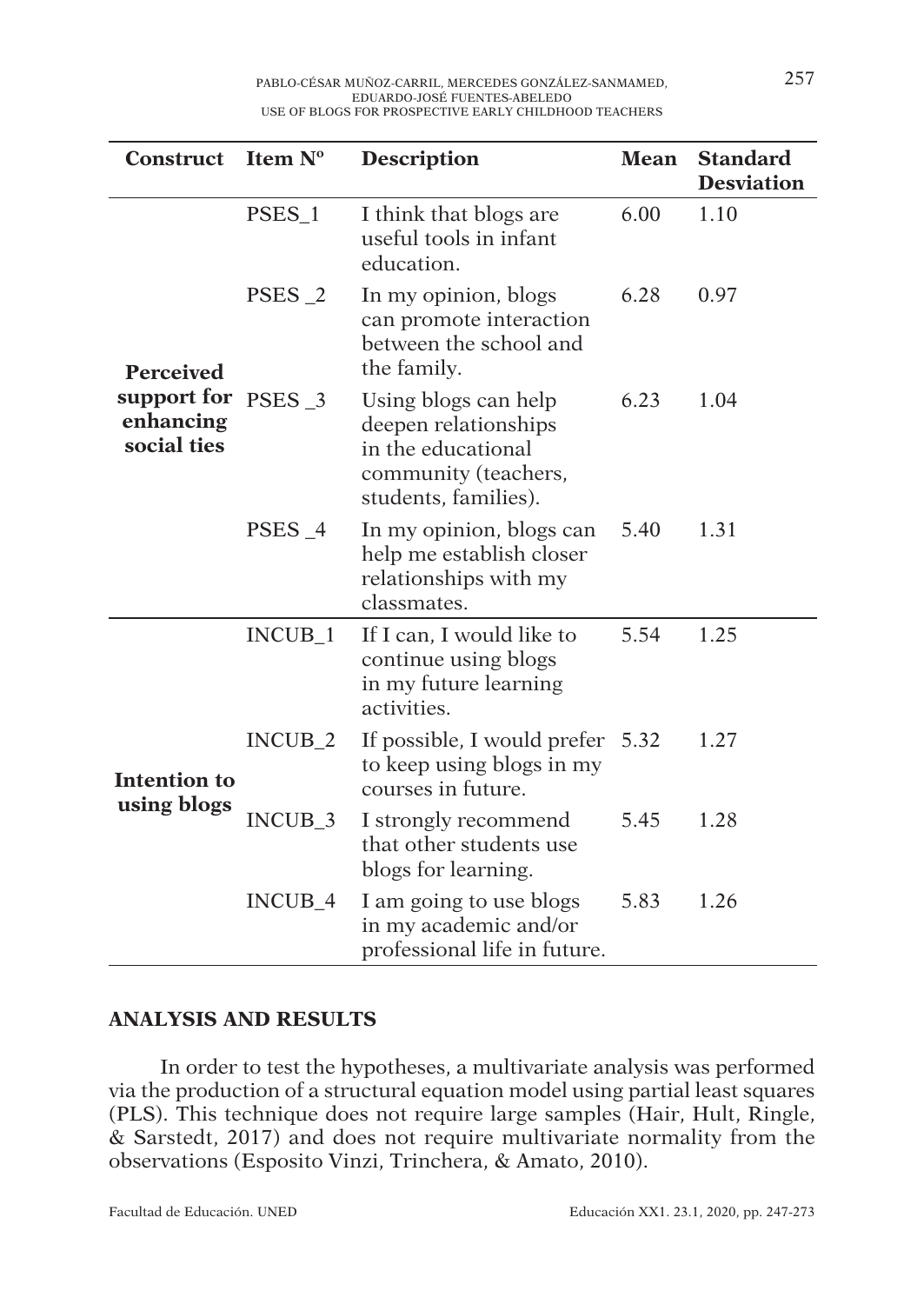Chin (2010) made the argument that PLS is an appropriate technique for predicting and evaluating the relationship between latent variables (non observable constructs) from indicators in complex models. It is commonly used in the social sciences, particularly in education (Marcoulides  $\&$  Chin, 2013). It is not only for use in an exploratory manner, but can also be a strategy for confirmation of models with a solid theoretical base (Cupani, 2012), such as in this research.

Using PLS requires two phases (Henseler & Chin, 2010). In the first, the measurement model is analysed and evaluated. In the second, the structural model is produced. The statistical software SmartPLS version 3.2.7 was used for this purpose.

## **Measurement model**

Ringle, Sarstedt, and Schlittgen (2010) established the need to ensure appropriate reliability and validity (Table 2). Appropriate reliability was achieved with a Cronbach alpha coefficient over 0.70 in all constructs (O´Dwyer & Bernauer, 2014). For indices of composite reliability values greater than 0.5 confirm the internal reliability of the construct, a target that the data in this study met comfortably.

In terms of convergent validity, the average variance extracted (Table 2) ranges between 0.68 and 0.82, higher than the 0.50 advised by Hair, Ringle, and Sartedt (2011) for more than 50% of the variance of the construct to be due to the indicators. The standardised item loadings also surpass the 0.505 level.

|                                                      |                            | <b>RELIABIITY</b>        | <b>CONVERGENT VALIDITY</b>                     |                         |  |  |
|------------------------------------------------------|----------------------------|--------------------------|------------------------------------------------|-------------------------|--|--|
| <b>Constructs and</b><br>indicators ( <i>items</i> ) | Cronbach's<br><b>Alpha</b> | Composite<br>reliability | <b>AVE.</b> - Average<br>variance<br>extracted | <b>Item</b><br>Loadings |  |  |
| Perceived self-efficacy:                             | 0.843                      | 0.895                    | 0.681                                          |                         |  |  |
| PSEF 1                                               |                            |                          |                                                | 0.831                   |  |  |
| PSEF <sub>2</sub>                                    |                            |                          |                                                | 0.872                   |  |  |
| PSEF <sub>3</sub>                                    |                            |                          |                                                | 0.782                   |  |  |
| PSEF 4                                               |                            |                          |                                                | 0.814                   |  |  |
| Perceived ease of use:                               | 0.893                      | 0.926                    | 0.758                                          |                         |  |  |
| PEOU 1                                               |                            |                          |                                                | 0.878                   |  |  |
| PEOU <sub>2</sub>                                    |                            |                          |                                                | 0.894                   |  |  |
| PEOU <sub>3</sub>                                    |                            |                          |                                                | 0.855                   |  |  |
| PEOU 4                                               |                            |                          |                                                | 0.857                   |  |  |

#### Table 2

*Reliability and convergent validity of the indicators and model constructs*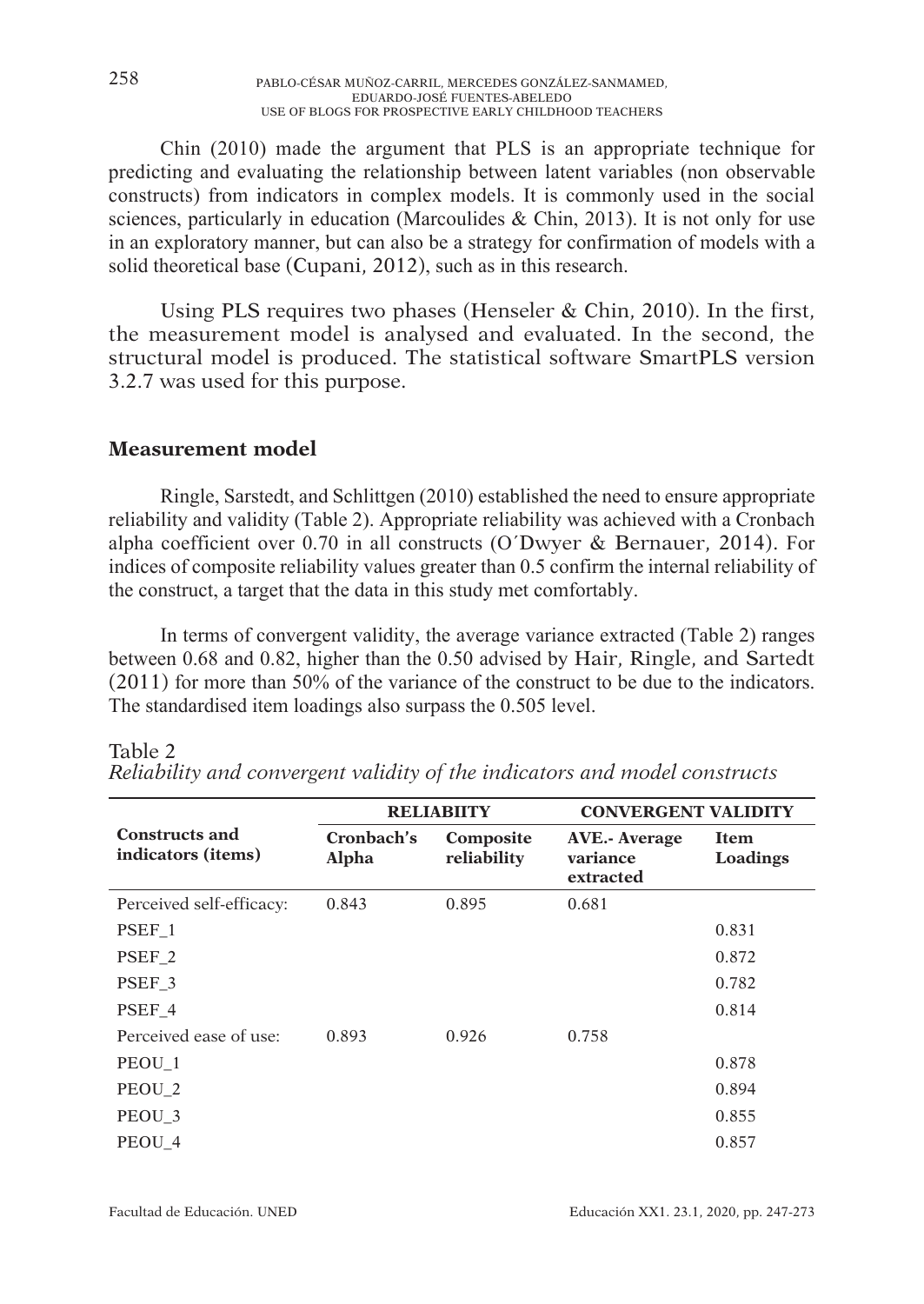|                                                 |                     | <b>RELIABIITY</b>        | <b>CONVERGENT VALIDITY</b>                    |                  |  |  |
|-------------------------------------------------|---------------------|--------------------------|-----------------------------------------------|------------------|--|--|
| <b>Constructs and</b><br>indicators (items)     | Cronbach's<br>Alpha | Composite<br>reliability | <b>AVE.- Average</b><br>variance<br>extracted | Item<br>Loadings |  |  |
| Perceived usefulness:                           | 0.867               | 0.909                    | 0.716                                         |                  |  |  |
| PUSS_1                                          |                     |                          |                                               | 0.838            |  |  |
| PUSS_2                                          |                     |                          |                                               | 0.862            |  |  |
| PUSS_3                                          |                     |                          |                                               | 0.869            |  |  |
| PUSS_4                                          |                     |                          |                                               | 0.814            |  |  |
| Perceived playfulness:                          | 0.879               | 0.916                    | 0.733                                         |                  |  |  |
| PPLY_1                                          |                     |                          |                                               | 0.798            |  |  |
| PPLY_2                                          |                     |                          |                                               | 0.843            |  |  |
| PPLY_3                                          |                     |                          |                                               | 0.874            |  |  |
| PPLY_4                                          |                     |                          |                                               | 0.908            |  |  |
| Personal outcome<br>expectations:               | 0.765               | 0.865                    | 0.682                                         |                  |  |  |
| POUT_1                                          |                     |                          |                                               | 0.834            |  |  |
| POUT_2                                          |                     |                          |                                               | 0.875            |  |  |
| POUT_3                                          |                     |                          |                                               | 0.766            |  |  |
| Attitude toward blogs:                          | 0.947               | 0.959                    | 0.825                                         |                  |  |  |
| ATTI_1                                          |                     |                          |                                               | 0.889            |  |  |
| ATTI_2                                          |                     |                          |                                               | 0.915            |  |  |
| ATTI_3                                          |                     |                          |                                               | 0.909            |  |  |
| ATTI_4                                          |                     |                          |                                               | 0.911            |  |  |
| ATTI_5                                          |                     |                          |                                               | 0.918            |  |  |
| Perceived support for<br>enhancing social ties: | 0.860               | 0.906                    | 0.710                                         |                  |  |  |
| PSES_1                                          |                     |                          |                                               | 0.765            |  |  |
| PSES_2                                          |                     |                          |                                               | 0.911            |  |  |
| PSES_3                                          |                     |                          |                                               | 0.929            |  |  |
| PSES_4                                          |                     |                          |                                               | 0.751            |  |  |
| Intention to using blogs:                       | 0.930               | 0.950                    | 0.827                                         |                  |  |  |
| INCUB_1                                         |                     |                          |                                               | 0.934            |  |  |
| INCUB_2                                         |                     |                          |                                               | 0.942            |  |  |
| INCUB_3                                         |                     |                          |                                               | 0.889            |  |  |
| INCUB_4                                         |                     |                          |                                               | 0.871            |  |  |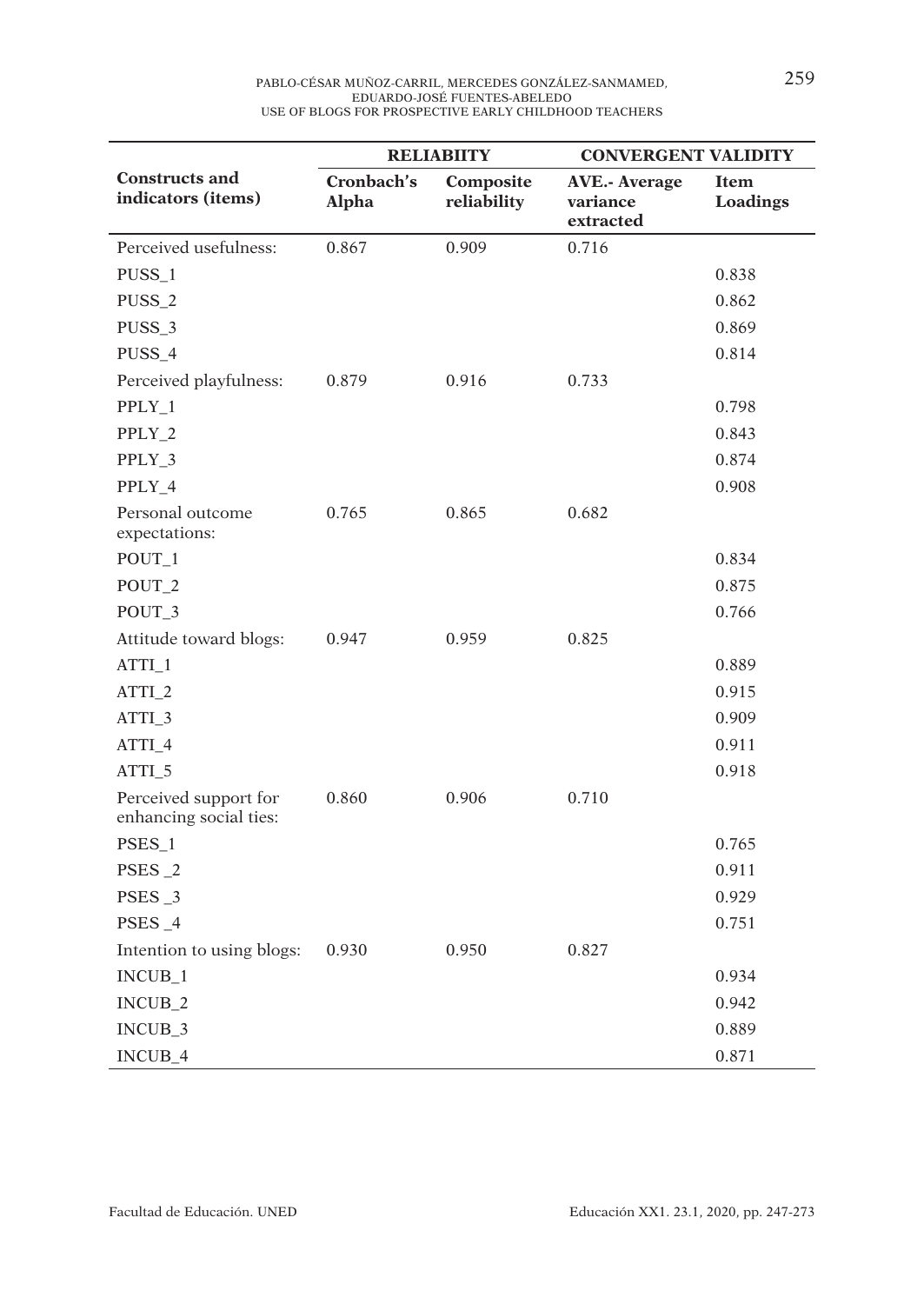In order to verify that the measurement model was appropriate, discriminant validity was examined using two complementary analyses. Firstly, a matrix was produced of factor loadings and cross-factor loadings, confirming that the factor loadings were greater. In other words, the model indicators exhibited better correlation with their own construct than with others. We also analyzed whether the square root of the AVE of each construct was greater than the correlation between that construct and all the others.

# **Structural model**

After verifying that the psychometric requirements for reliability and validity had been met, the structural model was created to examine the research hypotheses. The results are shown in Figure 2 and in Table 3

Authors such as Chin (1998) established indexes of 0.67 (substantial), 0.33 (moderate) and 0.10 (weak) for  $\mathbb{R}^2$ , which means that overall, the predictive value of the model is adequate. Figure 2 shows that 71.1% of the variance of the construct *intention to using blogs* is explained by the latent variables *attitude towards blogs* and *perception of playfulness*; 55% of the variance of the latent variable *perception of playfulness* is explained by *attitude towards blogs*, a latent variable which is in turn 56% explained by the construct *perceived usefulness* and 50.9% by *perceived ease of use*. Finally, 30.6% of the endogenous variable *perceived usefulness* is explained by *personal outcome expectations*.

 $Q<sup>2</sup>$  was used to evaluate the predictive relevance of each of the model's endogenous variables. Taking the values proposed by Doleck, Bazelais, and Lemai (2017) as a reference and given that all of the  $O<sup>2</sup>$  values were greater than zero, the conclusion is that there is adequate predictive relevance (Figure 2).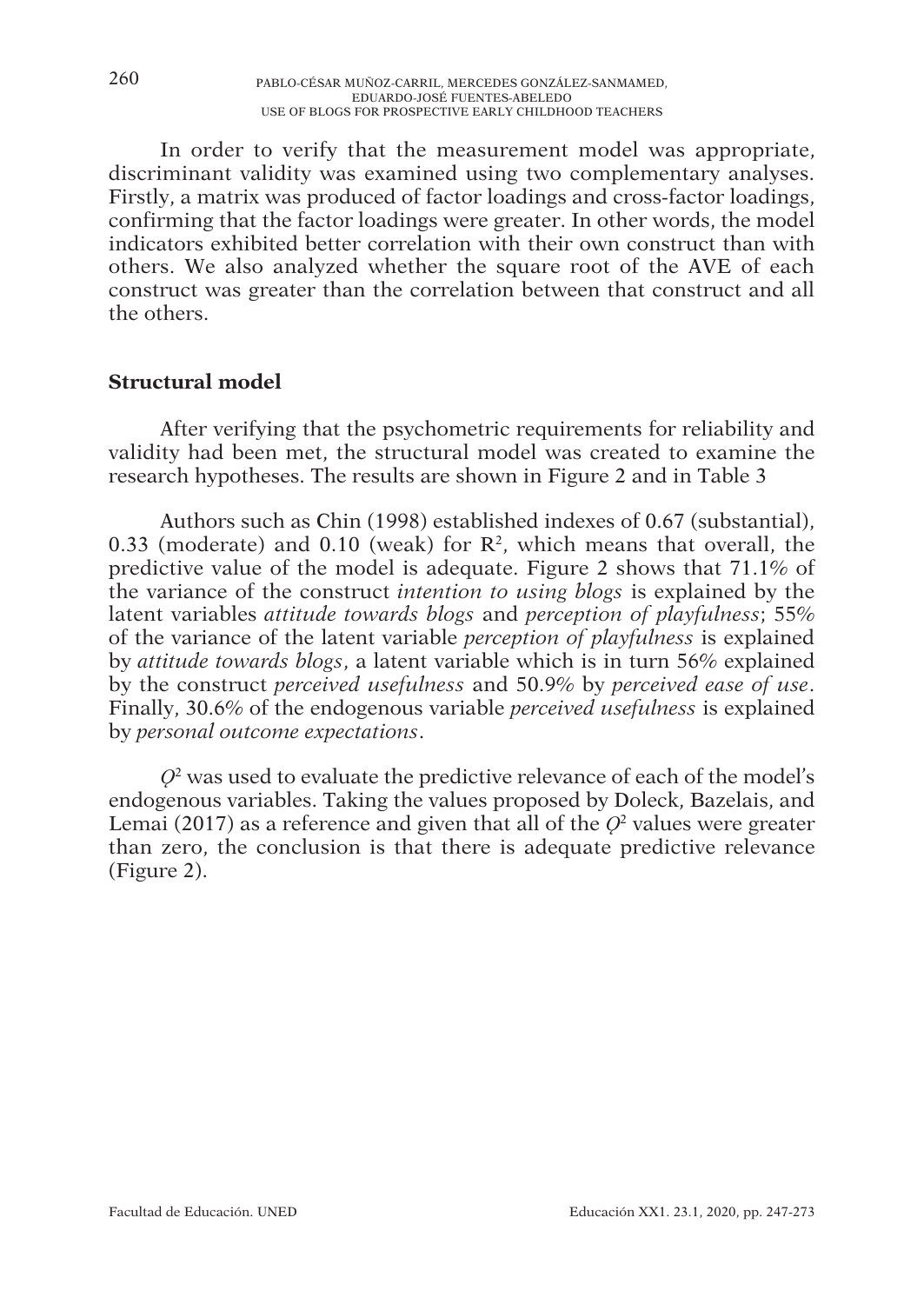

*Figure 2. Results of the PLS analysis of the proposed model*

Note: \*\*= significant at  $p < 0.001$ ; \*= significant at  $p < 0.01$ ; ns= not significant

The results in Table 3 show that, of the twelve hypotheses, the model supports all except two (H2b and H3b). Table 3 also gives the standardised regression coefficients ( ), associated T statistics, and the levels of significance (*p*-value), allowing a determination to be made of whether the hypotheses are supported by the proposed model.

In addition,  $f^2$  coefficients were calculated to analyse the effect size of the relationships between variables (Chin, Marcolin, & Newted, 2003). Cohen's (1988) criteria were used which states values of 0.35 (large), 0.15 (medium), and 0.02 (small).

| <b>Hypothesis</b> | Hypothesized path                                                       | ß     | <b>Statistic</b> | <i>P</i> -value $f^2$ |       | <b>Result</b> |
|-------------------|-------------------------------------------------------------------------|-------|------------------|-----------------------|-------|---------------|
| H1a               | Perceived self-efficacy $\rightarrow$<br>Perceived usefulness           | 0.294 | 4.627            | $0.000**$             | 0.124 | Supported     |
| H1 <sub>b</sub>   | Perceived self-efficacy $\rightarrow$<br>Perceived ease of use          | 0.586 | 7.043            | $0.000**$             | 0.441 | Supported     |
| H2a               | Personal outcome<br>$expectations \rightarrow Percentage$<br>usefulness | 0.274 | 4.204            | $0.000**$             | 0.095 | Supported     |

#### Table 3 *Summary of results and hypothesis testing*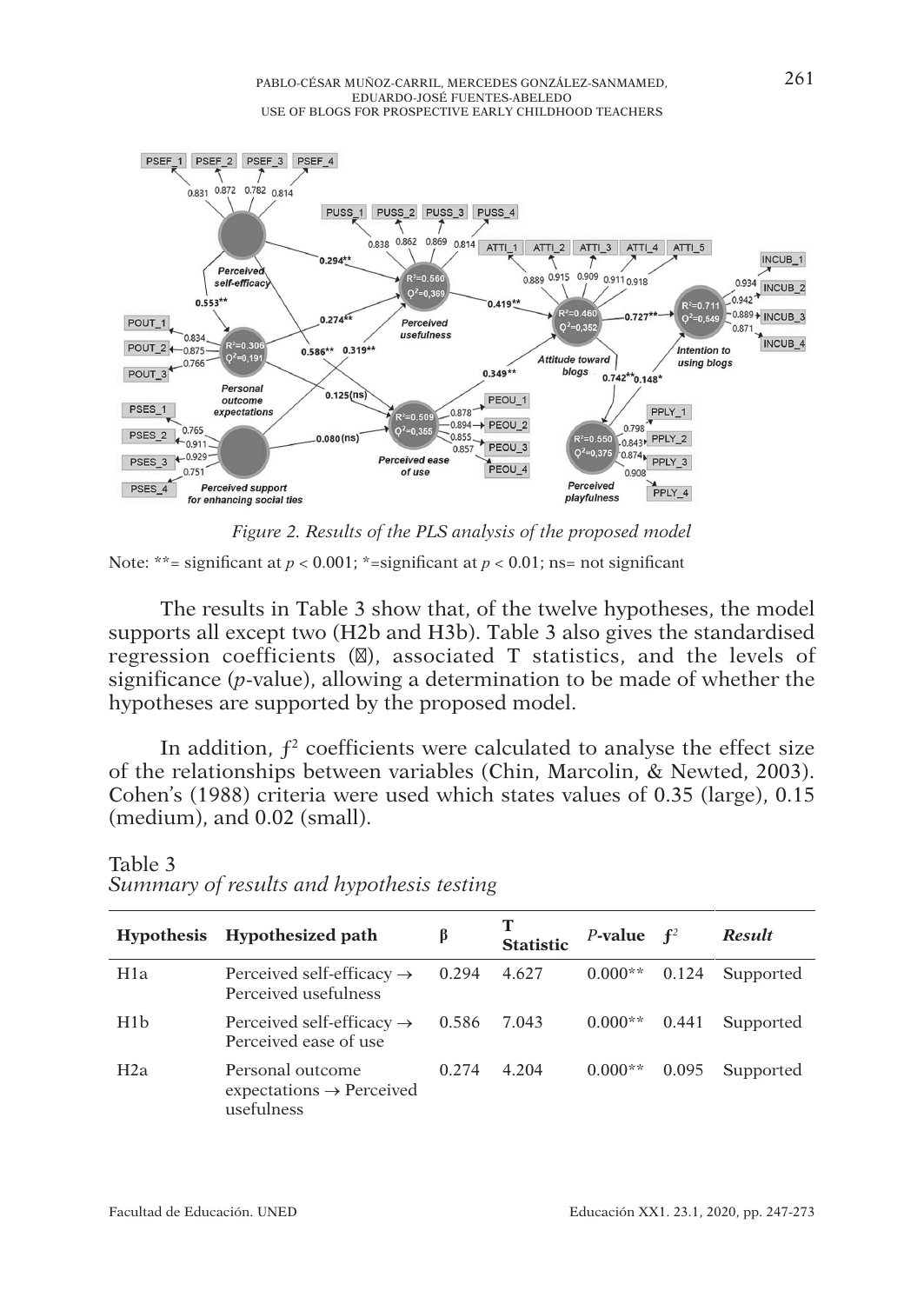| <b>Hypothesis</b> | <b>Hypothesized path</b>                                                  | β     | T<br><b>Statistic</b> | $P$ -value | $f^2$ | <b>Result</b>     |
|-------------------|---------------------------------------------------------------------------|-------|-----------------------|------------|-------|-------------------|
| H2b               | Personal outcome<br>$expectations \rightarrow Percentage$<br>ease of use  | 0.125 | 1.456                 | 0.146      | 0.018 | Not.<br>Supported |
| H3a               | Perceived support for<br>enhancing $\rightarrow$ Perceived<br>usefulness  | 0.319 | 4.742                 | $0.000**$  | 0.132 | Supported         |
| H3b               | Perceived support for<br>enhancing $\rightarrow$ Perceived<br>ease of use | 0.080 | 1.173                 | 0.241      | 0.008 | Not.<br>Supported |
| H <sub>4</sub>    | Perceived self-efficacy<br>$\rightarrow$ Personal outcome<br>expectations | 0.553 | 10.787                | $0.000**$  | 0.441 | Supported         |
| H <sub>5</sub>    | Perceived usefulness $\rightarrow$<br>Attitude toward blogs               | 0.419 | 6.525                 | $0.000**$  | 0.226 | Supported         |
| H <sub>6</sub>    | Perceived ease of use $\rightarrow$<br>Attitude toward blogs              | 0.349 | 5.046                 | $0.000**$  | 0.157 | Supported         |
| H7                | Attitude toward blogs $\rightarrow$<br>Intention to using blogs           | 0.727 | 14.190                | $0.000**$  | 0.822 | Supported         |
| H <sub>8</sub>    | Attitude toward blogs $\rightarrow$<br>Perceived playfulness              | 0.742 | 18.221                | $0.000**$  | 1,224 | Supported         |
| H <sup>9</sup>    | Perceived playfulness $\rightarrow$<br>Intention to using blogs           | 0.148 | 2.709                 | $0.007*$   | 0.034 | Supported         |

Note: \*\*= significant at  $p < 0.001$ ; \*= significant at  $p < 0.01$ 

The goodness of fit of the structural model was evaluated using the SRMR (*Standardised Root Mean Square Residual*), which according to Henseler, Hubona, and Ray (2016), is the only criterion of overall model fit. This gave a value of 0.06, which is lower than the 0.08 which indicates a good fit to the model.

#### **DISCUSSION**

Taken as a whole, the proposed research model exhibits a good level of prediction, supporting ten of the twelve suggested hypotheses. More specifically, the results show that students' perceived self-efficacy in the use of blogs has a positive, significant relationship, with a moderate effect size, to students' perceptions of blogs' usefulness (H1a;  $\beta$ =0.294;  $p$ <0.001;  $f^2$ =0.124). This is in line with research by Ashtari and Eydgahi (2017), which showed perceived self-efficacy to be a significant factor that is positively correlated with the ease of use of cloud-based technologies, and also a fundamental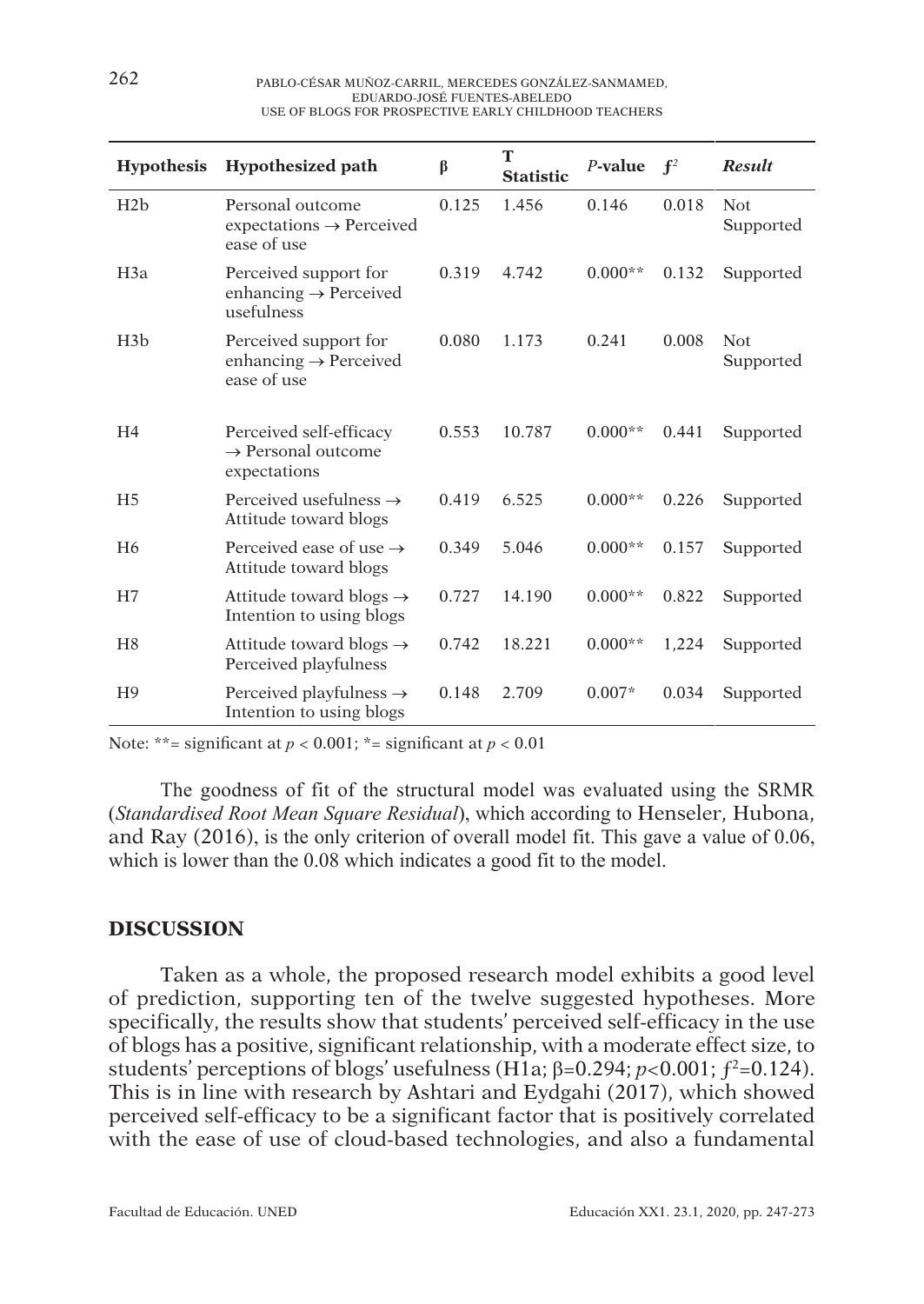variable to consider when determining whether students will adopt new technologies to improve their learning. On similar lines, researchers such as Srisupawong, Koul, Neanchaleay, Murphy, and Francois (2018) emphasised the importance of students' beliefs about self-efficacy in the use of technology, and demonstrated how those beliefs are influenced by factors such as the learning environment, resources, and sources of information available to the students.

A significant, positive relationship with a large effect size was found between the students' perceptions of self-efficacy and the perceived ease of use of blogs (H1b;  $\beta$ =0.586;  $\vec{p}$ <0.001;  $f^2$ =0.441). This result supports the idea that, as Ifinedo (2107) indicated, students with high levels of self-efficacy in blog use probably integrate these tools into their learning contexts more easily precisely due to the ease with which they use them.

Significant values, albeit with small effect sizes, were found between personal outcome expectations and the perception of usefulness (H2a;  $\beta$ =0.274; *p*<0.001;  $f^2$ =0.095). This shows that students agree that using blogs to learn significant subject content is useful for improving learning. Similar findings have been confirmed in research by Fernández-Cardador, *et al*. (2014).

No significant relationship, however, was found between personal outcome expectations and perceived ease of use (H2b; β=0.125; *p*=0.146;  $f^2$ =0.018). Ifinedo (2017) interpreted a similar result by saying that students who wanted to be rewarded for their hard work on the blog would be less concerned about how difficult they found the work compared to how they benefited from using blogs in achieving the results they hoped for.

A high level of significance was found, with a moderate effect size, in the relationship between perceived support for enhancing social ties and perceived usefulness of blogs (H3a;  $\beta$ =0.319; *p*<0.001;  $f^2$ =0.132). One might say that students who think about using blogs as collaborative tools that facilitate interaction between classmates and other educational agents find it easier to appreciate the benefits of using these applications for learning. These results tie into various studies which have looked into the importance of using blogs as systems to improve social relationships and collaboration in university contexts (Dapía & Escudero, 2014; Deng & Yuen, 2011). Despite that, no evidence was found that would support perceived support for enhancing social ties having a significant, positive effect on the perceived ease of use of blogs (H3b; β=0.080; *p*=0.241; ƒ2=0.008). This might be due to the majority of students having created their own blogs and having previously received a wide range of training and support materials from the teachers -as they reported in the self-evaluations-.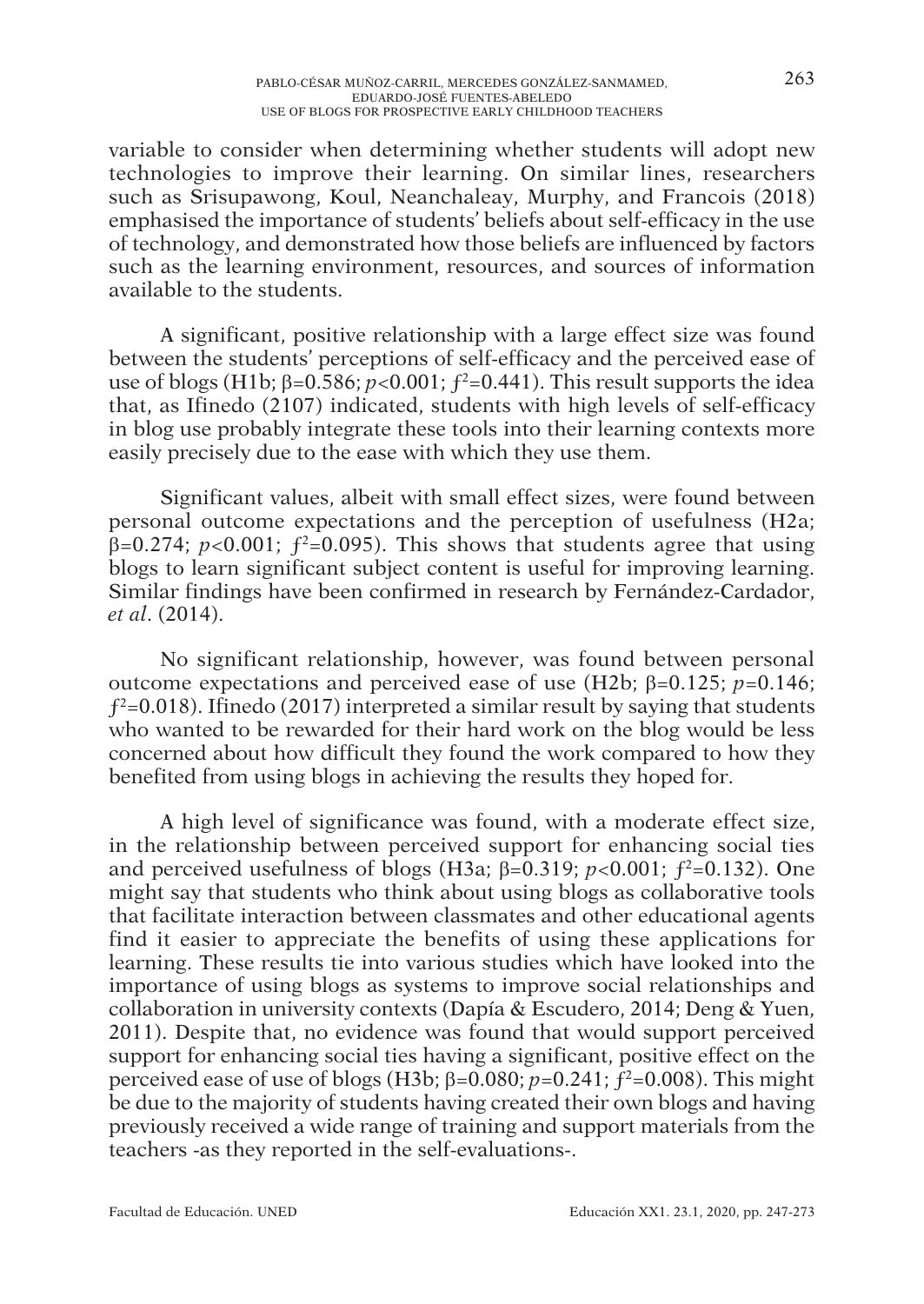The data show a significant, positive relationship, with a large effect size, between perceived self-efficacy and personal outcome expectations (H4; β=0.553; *p<*0.001; ƒ2=0.441). This reinforces the literature, which suggests that self-efficacy is generally related to high levels of success (Schunk, Meece, & Pintrich, 2014).

Both the perceived usefulness of blogs (H5; β=0.419; *p<*0.001; ƒ2=0.226) and their ease of use (H6; β=0.349; *p<*0.001; ƒ2=0.157) exhibited a significant, positive influence (with a moderate effect size) on students' attitudes towards blogs. Goktas and Demirel (2011) concluded after a mixed longitudinal study in first year teaching students that blogs which were simple and easy to use, were more likely to encourage positive attitudes towards blogs, even if students reported limited technical skills. Similarly, other studies based on the technology acceptance model suggest that the perception of usefulness and ease of use have a positive impact on attitudes towards blogs (Ifinedo, 2018a; Fan, Haung, Hsu, & Chen, 2013).

The data also show that students with favourable attitudes towards blogs in learning environments are much more likely to continue using the technology in their academic activities (H7;  $\beta$ =0.727; *p*<0.001;  $f^2$ =0.822). In parallel, students who are more favourable to using blogs tend to be more likely to use posts as catalysts to stimulate curiosity and imagination, as well as to participate in a playful manner in an enjoyable learning environment (H8;  $\beta$ =0.742; *p*<0.001;  $f^2$ =1.224). These results are very similar to those from research by Hung, *et al*. (2016).

Likewise, the results confirm that students who enjoy using blogs are more likely to continue using these tools for learning (H9; β=0.148; *p*<0.01;  $f^2$ =0.034). This is a hypothesis which has also been confirmed in research by Lin and Li (2014).

In short, the results show the importance of working with blogs to encourage their addition to the repertoire of resources making up each student's learning ecology and contributing to their use in learning throughout students' lives.

## **LIMITATIONS AND FUTURE LINES OF RESEARCH**

One of the limitations of this study was that the participants were first-year students of infant education, and it would be better to have a wider sample covering all of the years of the degree, and even higher degrees (e.g. masters and postdoctoral degrees) in order to be able to carry out comparisons and look at whether the results can be replicated. It would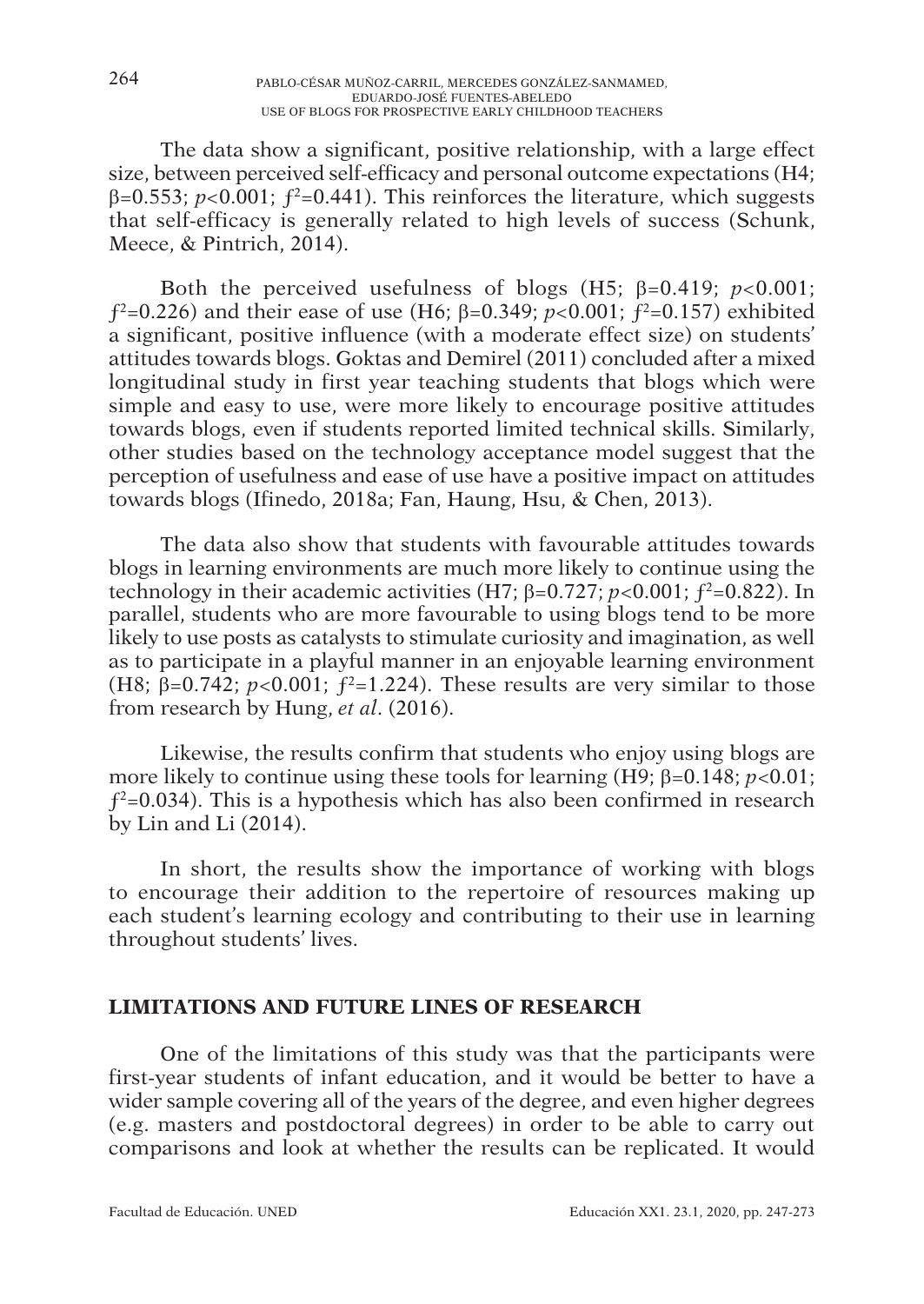also be very useful to carry out a longitudinal study which would be able to look at whether the students' intentions to using blogs are maintained over time (not just in their initial training, but also in their transition to the professional environment).

Future research should address a larger number of constructs which would make the model more robust, these may include: student learning styles, student satisfaction and perceived impact on learning, amongst others. In addition, to make the research as generally applicable as possible, subsequent studies should use samples which are representative of students from other countries and universities (both on-site and distance learning), in which variables could be controlled such as: type of subject, group size, student characteristics, use of the same support materials, and the use of the same teaching methodology.

# **CONCLUSIONS AND RECOMMENDATIONS**

Despite the limitations, the results of this study as a whole confirm and expand on findings from other similar research (Ifinedo 2018a, 2018b; Lu & Hsiao, 2007), adding to the scant literature related to university students' intentions to using blogs to support their future learning.

The model used leads us to the conclusion that there are particularly important factors which influence students' decisions to using blogs for learning. The importance of intrinsic motivational factors, such as perceived playfulness, has been demonstrated. Recent research by Mohd, Fei, and Zahirah (2018) and López and Silva (2016) has demonstrated that this is a key element which modulates students' intentions to use technology owing in large part to the possibility it gives students to be able to learn via a more interactive, appealing system.

Other variables such as perceived usefulness, perceived ease of use, and attitude (key constructs making up part of the classic technology acceptance model formulated by Davis, 1989) have also been shown to be significant predictors of blog and other technology use. In fact there is a broad consensus in the scientific community that these factors are core aspects which influence students' behaviour when it comes to using certain technological tools or not (Cabero-Almenara & Pérez, 2018).

The proposed model also included variables from social-cognitive theory (Bandura, 1986), such as self-efficacy, personal outcome expectations, and perceived support for enhancing social ties, which were also key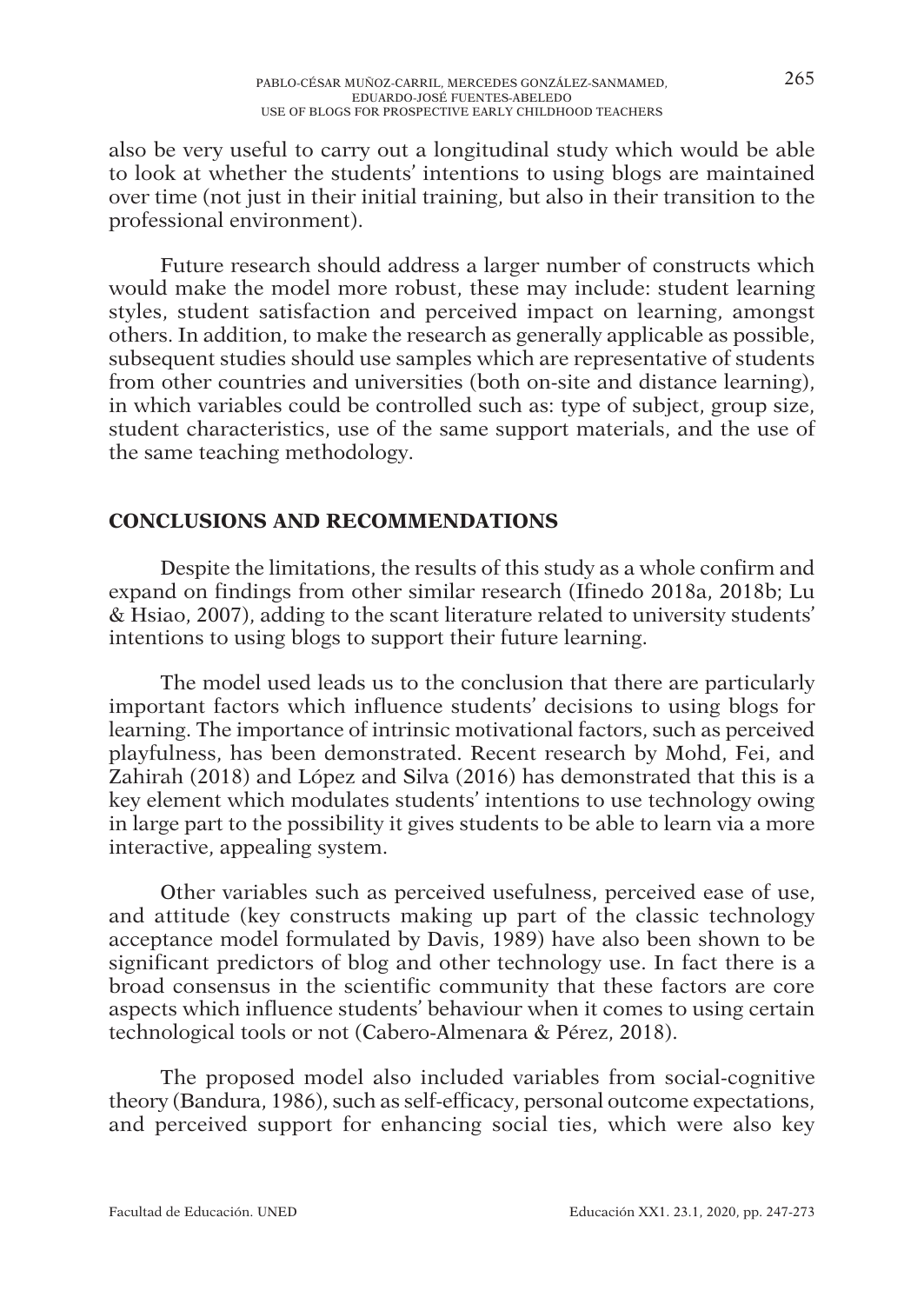constructs as other researchers have indicated in previous studies (Ifinedo, 2017).

Finally, the results of this study represent a roadmap which invites consideration of those aspects which might encourage future infant-school teachers to using blogs for learning. Below are some useful recommendations for educators of future teachers:

- Materials and training sessions should be created for initial training sessions so that students do not only learn basic or advanced blog management, but rather are also exposed to the educational and professional possibilities blogs offer (Pinya & Roselló, 2014).
- It is essential during the process of using blogs that students are given clear orientation by their teachers which will allow them to see the usefulness of the tasks they are set and how to approach them effectively (Lee, 2018).
- Instructors must actively participate in students' blogs, providing continual feedback which serves as a scaffold for constructivist and connectivist learning.
- Teachers should propose varied, different training activities which must be seen by the students as authentic and useful.
- Use of collaborative methodologies encourages the feeling of belonging to the class-group, encouraging horizontal communication, motivation to participate, and both individual and collective expression (Santoveña, 2011).
- Situations should be devised in which students really play active and reflexive roles, encouraging self-evaluation and co-evaluation of their own practice (Dapía & Escudero, 2014).
- Blogs must be included as a significant part of the teaching-learning process framework, in connection with the use of other social tools and avoiding only being used in isolated or unconnected curriculum activities (Williams & Jabobs, 2004).
- The intention to continue behaviour which will perpetuate the use of blogs among future infant education teachers will depend to a large extent on the attitude that these students demonstrate towards these tools. Clearly demonstrating or examining their academic and professional possibilities has been shown to be fundamental.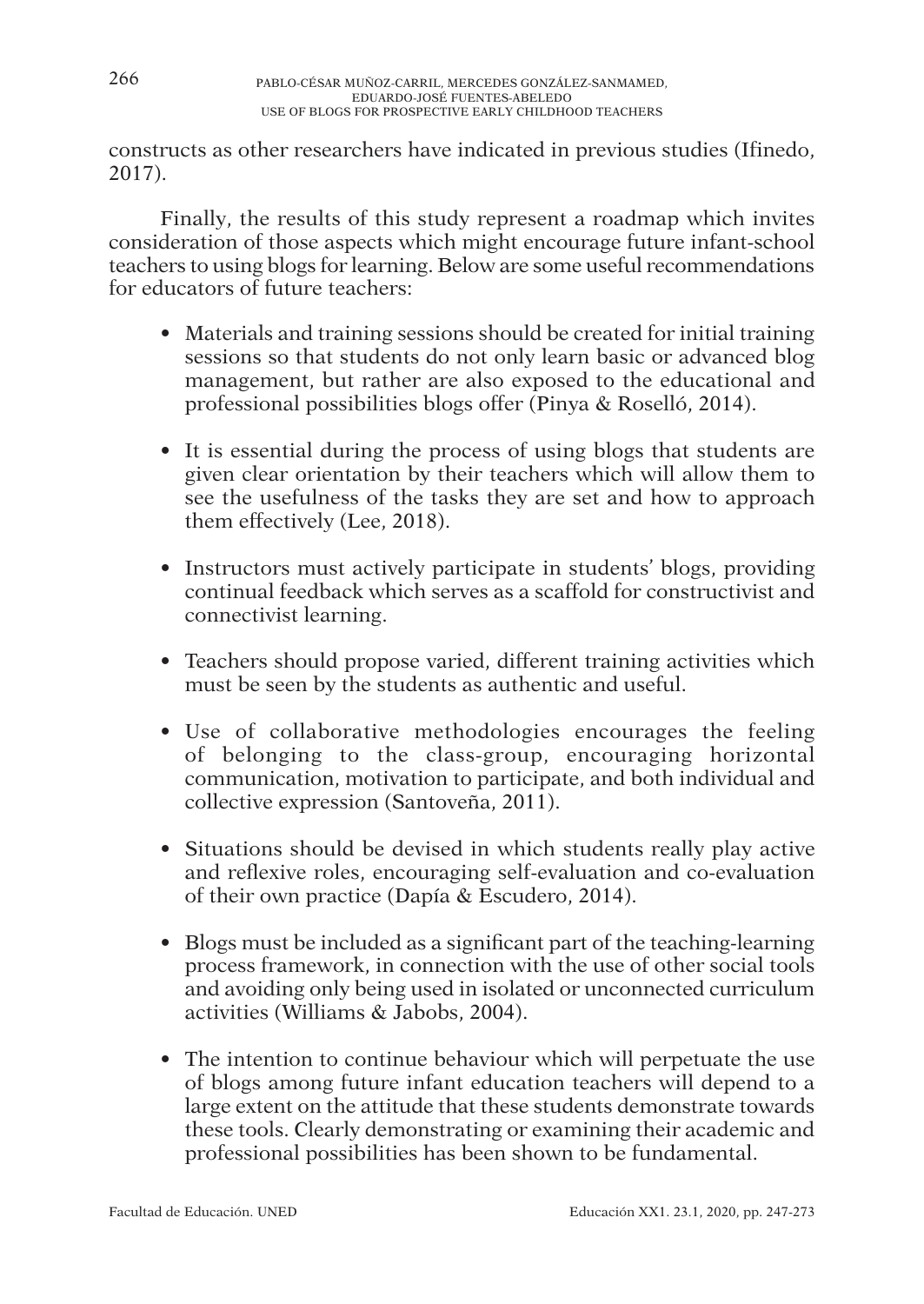#### **ACKNOWLEDGEMENTS**

This article was produced within the framework of the project "How the best university teachers learn in the digital age: the impact of learning ecologies on teaching quality", partly financed by the Spanish Ministry of the Economy, Industry and Business (Reference: EDU2015-67907-R).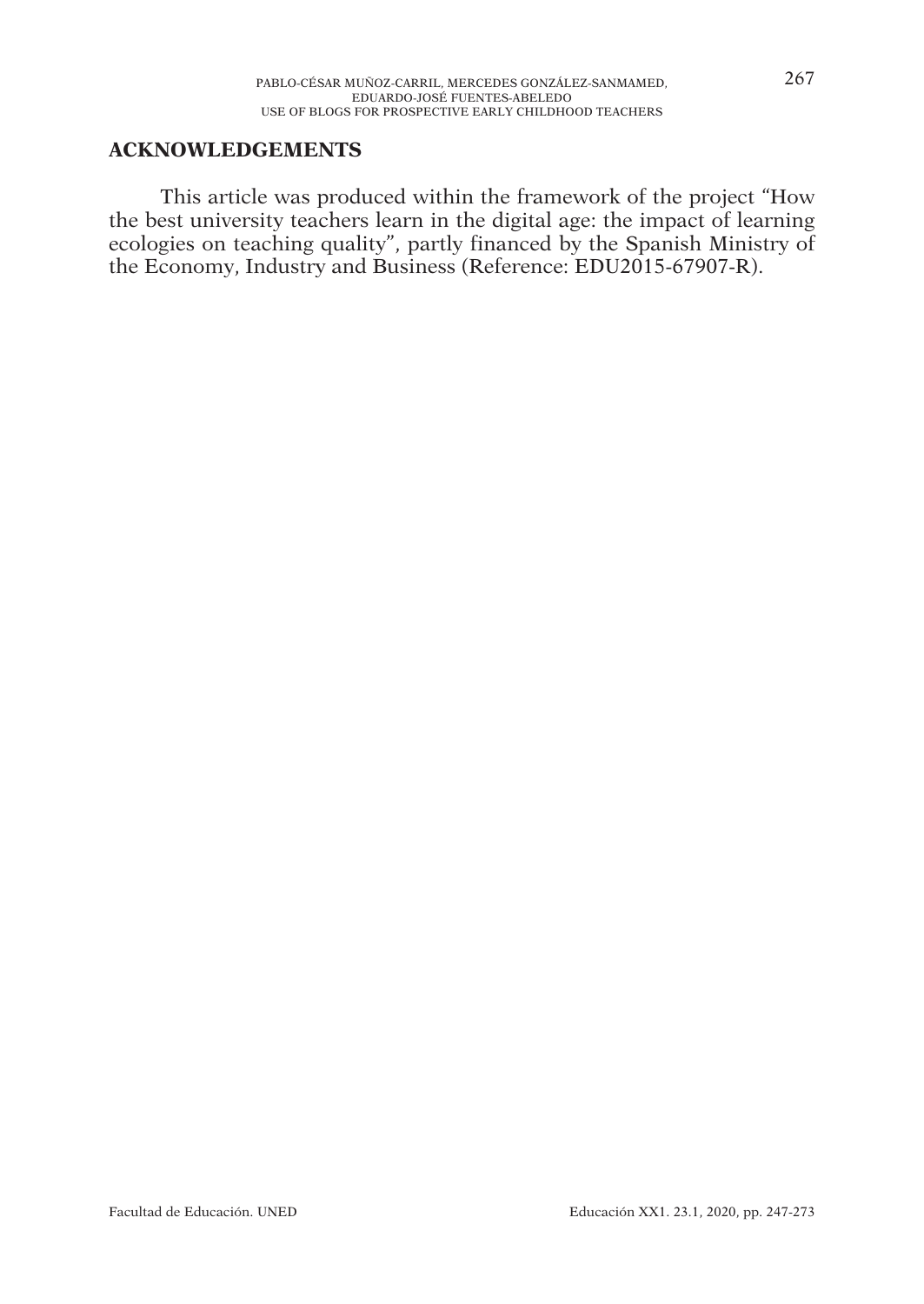#### **REFERENCES**

- Álvarez, G., y Bassa, L. (2013). TIC y aprendizaje colaborativo: el caso de un blog de aula para mejorar las habilidades de escritura de estudiantes preuniversitarios. *Revista de Universidad y Sociedad del Conocimiento, 10(2), 5-19. 10.7238/ rusc.v10i2.1740*
- Avci, U., & Askar, P. (2012). The comparison of the opinions of university students on the usage of blog and wiki for their courses. *Educational Technology & Society*, *15*(2), 194-205.
- Ashtari, S., & Eydgahi, A. (2017). Student perceptions of cloud applications effectiveness in higher education. *Journal of Computational Science*, *23*, 173-180. 10.1016/j.jocs.2016.12.007
- Bandura, A. (1986). *Social foundations of thought and action: A social cognitive theory.* Englewood Cliffs, NJ, USA: Prentice-Hall
- Cabero-Almenara, J., y Pérez, J. L. (2018). Validación del modelo TAM de adopción de la Realidad Aumentada mediante ecuaciones estructurales. *Estudios sobre Educación*, *34*, 129-153. 10.15581/004.34.129-153
- Cakir, H. (2013). Use of blogs in preservice teacher education to improve student engagement, *Computers & Education, 68*, 244-252. 10.1016/j. compedu.2013.05.013
- Chen, C.P., Lai, H.M., & Ho. C.Y. (2015). Why Do Teachers Continue to Use Teaching Blogs? The Roles of Perceived Voluntariness and Habit. *Computers & Education, 82*, 236-249. 10.1016/j.compedu.2014.11.017
- Chin, W.W. (1998). The Partial Least Squares Approach to Structural

Equation Modeling. In G. A. Marcoulides (Ed.), *Modern Methods for Business Research*. (pp. 295- 336). New York, NY, USA: Psychology Press

- Chin, W.W. (2010). How to write up and report PLS analyses. In V. Esposito Vinzi, W.W. Chin, Henseler, J., & H. Wang (Eds.), *Handbook of partial least squares: Concepts, methods and applications* (pp. 655-690). Berlin, Germany: Springer. 10.1007/978-3- 540-32827-8
- Chin, W.W., Marcolin, B.L., & Newsted, P.R. (2003). A partial least squares latent variable modeling approach for measuring interaction effects: results from a Monte Carlo simulation study and an electronic-mail emotion/ adoption study. *Information Systems Research*, *14*(2), 189-217. 10.1287/ isre.14.2.189.16018
- Cho, M.-H., Lim, S., & Lee, K. (2017). Does documenting the regulation process on a blog enhance pre-service teachers' self- and co-regulation in a collaborative project? *Australasian Journal of Educational Technology*, *33*(4), 166-179. 10.14742/ajet.2996
- Cohen, J. (1988). *Statistical power analysis for the behavioral sciences*. Hillsdale, NJ, USA: Lawrence Erlbaum Associates
- Cupani, M. (2012). Análisis de Ecuaciones Estructurales: conceptos, etapas de desarrollo y un ejemplo de aplicación. *Revista Tesis*, *2*(1), 186- 199.
- Dapía, M., y Escudero, R. (2014). Aprendizaje colaborativo mediante el uso de edublog en la enseñanza universitaria. Valoración de una experiencia. *Enseñanza & Teaching*, *32*(2), 53-72. 10.14201/et20143215372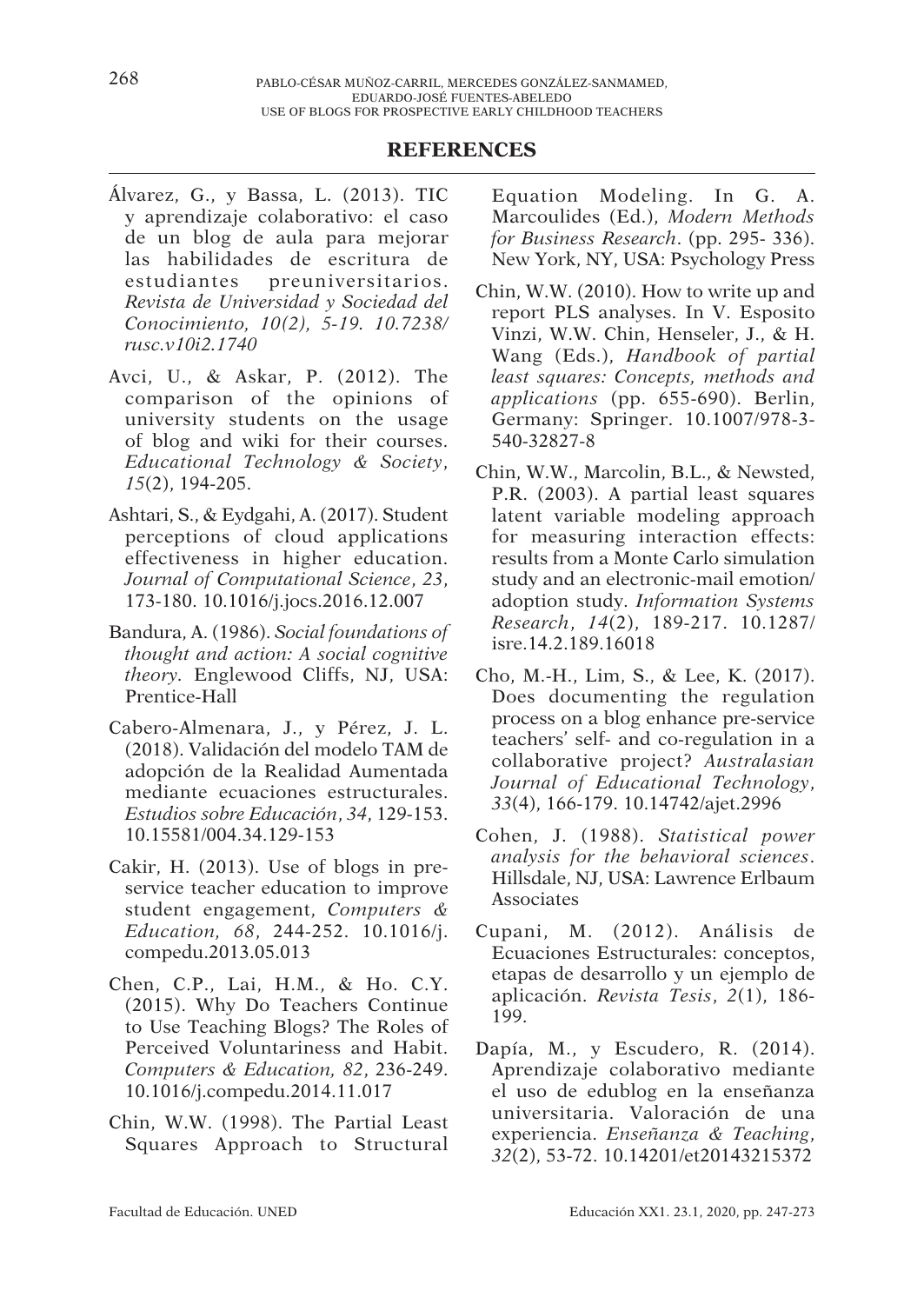- Davis, F.D. (1989). Perceived usefulness, perceived ease of use, and user acceptance of information technology. *MIS Quarterly*, *13*(3), 319-340. 10.2307/249008
- Deng, L., & Yuen, H.K. (2011). Towards a framework for educational affordances of blogs. *Computers & Education*, *56*(2), 441-451. 10.1016/j. compedu.2010.09.005
- Doleck, T., Bazelais, P., & Lemani, D. J. (2017). Examining the antecedents of social networking sites use among CEGEP students. *Education and Information Technologies*, *22*(5), 2103- 2123. 10.1007/s10639-016-9535-4
- Durán Medina, J.F. (2011). La contribución del edublog como estrategia didáctica. *Electronic Journal of Research in Educational Psychology*, *9*(23) 331-356. 10.25115/ ejrep.v9i23.1440
- Esposito Vinzi, V., Trinchera, L., & Amato, S. (2010). PLS path modeling: From foundations to recent developments and open issues for model assessment and improvement. In V. Esposito Vinzi, J. Henseler, & H. Wang, (Eds.). *Handbook of partial least squares: Concepts, methods and applications* (pp. 47–82) Berlin, Germany: Springer. 10.1007/978-3- 540-32827-8
- Fan, W.S., Haung, Y.K., Hsu, H.C., & Chen, C.C. (2013). An analysis of de Blog-User´ attitude employing structural equation modeling combine TAM and TPB model. *Applied Mechanics and Materials*, *411-414*, 90-93. 10.4028/www.scientific.net/ AMM.411-414.90
- Fernández-Cardador, P., Hernández-García, A., & Iglesias-Pradas, S. (2014). A "Collaborative Me" Crossroad: Individual Beliefs and the Adoption

of Corporate Blogs. In C. Hernández, A. López-Paredes, J. Pérez-Ríos (Eds.), *Managing Complexity. Lecture Notes in Management and Industrial Engineering* (pp.19-26). Geneve, Switzerland: Springer, Cham. 10.1007/978-3-319-04705-8\_2

- Garcia, E., Moizer, J. Wilkins, S., & Haddoud, M.Y. (2019). Student learning in higher education through blogging in the classroom. *Computers & Education*, 136, 61-74. 10.1016/j. compedu.2019.03.011
- García-Martín, S., y Cantón-Mayo, I. (2019). Uso de tecnologías y rendimiento académico en estudiantes adolescentes. *Comunicar*, 59, 73-81. 10.3916/C59-2019-07
- Goktas, Y., & Demirel, T. (2012). Blogenhanced ICT courses: Examining their effects on prospective teachers´ ICT competencies and perceptions. *Computers & Education*, *58*, 908-917. 10.1016/j.compedu.2011.11.004
- González-Sanmamed, M., Sangrà, A., Souto-Seijo, A., y Estévez, I. (2018). Ecologías de aprendizaje en la era digital: desafíos para la educación superior. *Publicaciones*, *48*(1), 11-38. 10.30827/publicaciones.v48i1.7329
- Hair, J.F., Hult, G.T.M., Ringle, C.M., & Sarstedt, M. (2017). *A primer on partial least squares structural equation modeling (PLS-SEM)*. Thousand Oaks, CA, USA: Sage
- Hair, J., Ringle, C., & Sarstedt, M. (2011). PLS-SEM: Indeed a silver bullet. *The Journal of Marketing Theory and Practice*, *19*(2), 139-152. 10.2753/ mtp1069-6679190202
- Henseler, J., & Chin, W.W. (2010). A comparison of approaches for the analysis of interaction effects between latent variables using partial least squares path modeling.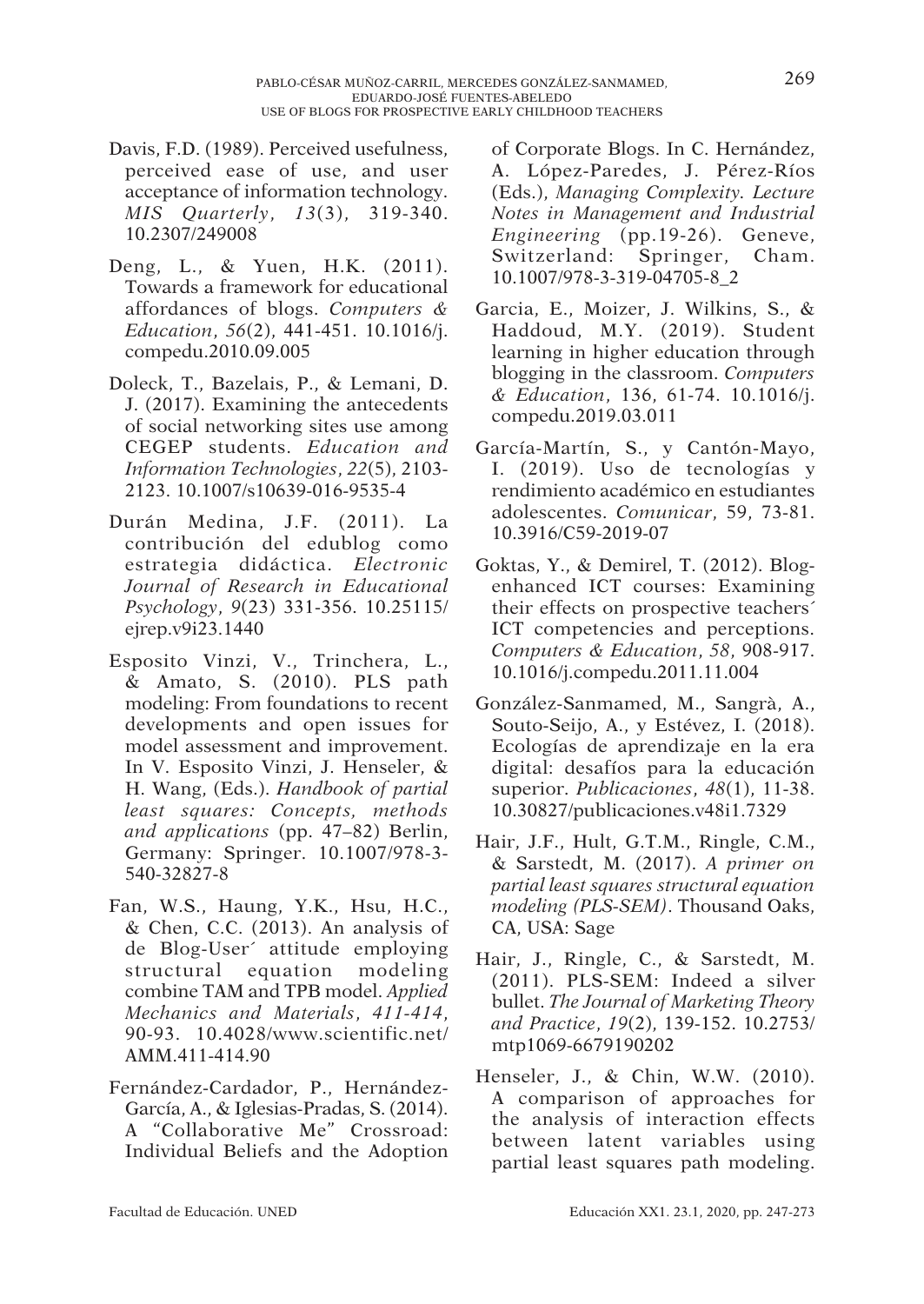*Structural Equation Modeling: A Multidisciplinary Journal*, *17*(1), 82– 109. 10.1080/10705510903439003

- Henseler, J., Hubona, G., & Ray, A. R. (2016). Using PLS path modeling in new technology research: updated guidelines. *Industrial Management & Data Systems*, *116*(1), pp.2-20, 10.1108/ IMDS-09-2015-0382
- Hung, S.Y., Tsai, J.C.A., & Chou, S.T. (2016). Decomposing perceived playfulness: A contextual examination of two social networking sites. *Information & Management*, *53*(6), 698-716. 10.1016/j.im.2016.02.005
- Ifinedo, P. (2017). Examining students' intention to continue using blogs for learning: Perspectives from technology acceptance, motivational, and socialcognitive frameworks. *Computers in Human Behavior*, *72*, 189-199. 10.1016/j.chb.2016.12.049
- Ifinedo, P. (2018a). Determinants of students´ continuance intention to use blogs to learn: an empirical investigation. *Behaviour & Information Technology, 37*(4), 381- 392. 10.1080/0144929X.2018.1436594
- Ifinedo, P. (2018b). Roles of perceived fit and perceived individual learning support in students´ weblogs continuance usage intention. *Journal of Educational Technology in Higher Education, 15*(7), 1-18. 10.1186/ s41239-018-0092-3
- Jackson, N. (2016). *Exploring learning ecologies*. London, UK: Chalk Mountain
- Khan, A. (2017). Blog-based professional development of English teachers in Mumbai: The potential of innovative practice under scrutiny**.** *Australasian Journal of Educational Technology, 33(4)*, 88-106. 10.14742/ajet.2784
- Lai, C., Wang, Q., & Lei, J. (2012). What factors predict undergraduate students´use of technology for learning? *Computers & Education*, *59*(2), 333-341. 10.1016/j. compedu.2012.03.006
- Lee, Y. (2018). The influence of structured guidance on pre-service teachers' blog writing. *Australasian Journal of Educational Technology*, *34*(3), 30-38. 10.14742/ajet.3094
- Lin, T.T.C., & Li, L. (2014). Perceived Characteristics, Perceived popularity, and Playfulness: Youth Adoption of Mobile Instant Messaging in China. *China Media Research*, *10*(2), 60-71.
- Lu, H.P., & Hsiao, K.L. (2007). Understanding intention to continuously share information on weblogs. *Internet Research*, 17(4), 345- 361. 10.1108/10662240710828030
- López, F.A., y Silva, M.M. (2016). Factores que inciden en la aceptación de los dispositivos móviles para el aprendizaje en educación superior. *Estudios sobre Educación*, 30, 175-195. 10.15581/004.30.175-195
- Marcoulides, G.A., & Chin, W.W. (2013). You write, but others read: Common methodological misunderstandings in PLS and related methods. In H. Abdi, W.W. Chin, V. Esposito, G. Russolillo, & L. Trinchera (Eds.), *New perspectives in Partial Least Squares and related methods* (pp. 31-64). New York, USA: Springer. 10.1007/978-1-4614-8283-3
- Marín-Díaz, M.V., & Gomez-Parra, E. (2015). Edublogs in the Development of the European Higher Education Area: An Initiative in the Primary Education Degree Course at the University of Cordoba (Spain). *Procedia- Social and Behavioral Sciences, 197, 2251-2256. 10.1016/j.sbspro.2015.07.329*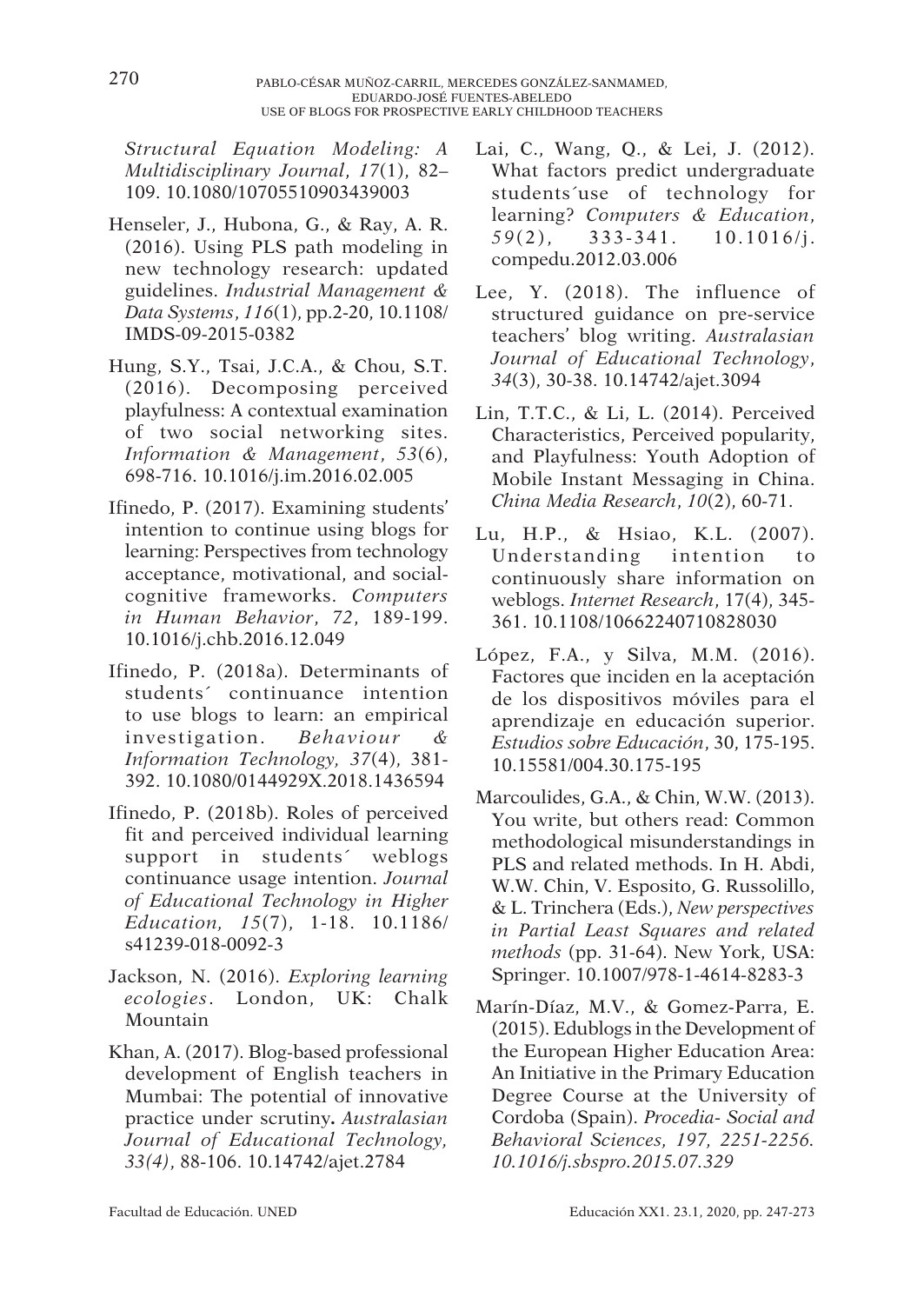- Mohd, S., Fei, C., & Zahirah, R. (2018). Factors influencing use of monsoonsim business simulation by UTM undergraduate students. *International Journal of Learning and Development*, *8*(2), 61-79. 10.5296/ijld. v8i2.13073
- Muñoz-Carril, P.C. (2019). Los blogs en el ámbito universitario: percepción de su utilidad en la formación inicial de maestros de educación infantil. En J.F. Durán, F.J. Godoy, y J. Rodríguez, (Coords.), *Las TIC en las aulas de enseñanza superior*, (pp. 285-294). Barcelona: Gedisa.
- O´Dwyer, L., & Bernauer, J. (2014). *Quantitative research for the qualitative researcher*. California, USA: Sage
- Pinya, C., Tur, G., y Rosselló, M. R. (2016). Los blogs en la formación docente inicial. *Estudios Pedagógicos, 42*(1)*,* 223-233. 10.4067/S0718- 07052016000100014
- Pinya, C. & Rosselló, M. R. (2014). Using blogs to be aware of the development and adoption of professional skills. *Education and Information Technologies*, *21*(5), 1055-1070. 10.1007/s10639-014-9367-z
- Ringle, C.M., Sarstedt, M., & Schlittgen, R. (2010). Finite mixture and genetic algorithm segmentation in partial least squares path modeling: Identification of multiple segments in a complex path model. In A. Fink, B. Lausen, W. Seidel, & A. Ultsch (Eds.), *Advances in data analysis, data handling and business intelligence* (pp. 167–176). Berlin, Germany: Springer
- Rohatgi, A., Scherer, R., & Hatlevik, O.E. (2016). The role of ICT self-

efficacy for students' ICT use and their achievement in a computer and information literacy test. *Computers & Education*, *102*, 103-116. 10.1016/j. compedu.2016.08.001

- Santoveña, S. (2011). Incidencia de los nuevos alfabetismos en la mejora de la calidad de la enseñanza: El caso de los blogs. *Aula Abierta*, *39*(2), 59-68.
- Sáinz, M., & Eccles, J. (2012). Selfconcept of computer and math ability: Gender implications across time and within ICT studies. *Journal of Vocational Behavior*, *80*(2), 486-499. 10.1016/j.jvb.2011.08.005
- Schunk, D.H., Meece, J.L. & Pintrich, P.R. (2014). *Motivation in education: Theory, Research, and Applications (4th ed.)*. Harlow, USA: Pearson
- Srisupawong, Y., Koul, R., Neanchaleay, J., Murphy, E., & Francois, E.J. (2018). The relationship between sources of self-efficacy in classroom environments and the strength of computer. *Education and Information Technologies, 23*(2), 681-703. 10.1007/ s10639-017-9630-1
- Sullivan, M., & Longnecker, N. (2014). Class blogs as a teaching tool to promote writing and student interaction. *Australasian Journal of Educational Technology*, *30*(4), 390- 401. 10.14742/ajet.322
- Williams, J.B., & Jacobs, J. (2004). Exploring the use of blogs as learning spaces in the higher education sector. *Australasian Journal of Educational Technology*, *20*(2), 232-247.:10.14742/ ajet.1361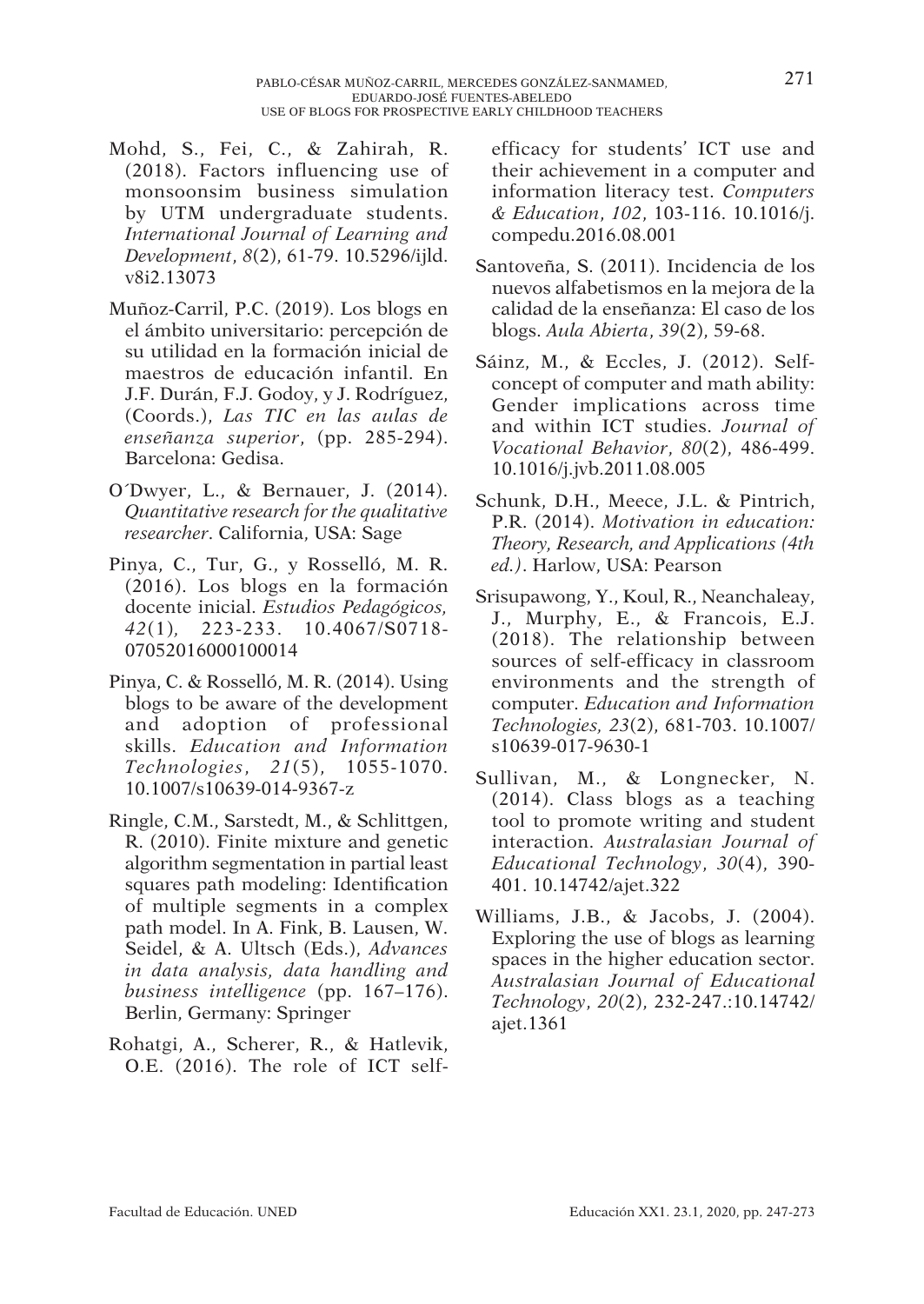## **PERFIL ACADÉMICO Y PROFESIONAL DE LOS AUTORES**

Pablo-César Muñoz-Carril. Profesor Contratado Doctor en el área de Didáctica y Organización Escolar. Departamento de Pedagogía y Didáctica. Facultad de Formación del Profesorado. Universidad de Santiago de Compostela. Sus líneas de investigación son: formación y desarrollo del profesorado, integración e innovación con tecnologías en el ámbito educativo, e-learning y trabajo colaborativo en línea. Es coordinador del Grupo de Investigación Educativa MESTURA de la Universiad de Santiago de Compostela.

Mercedes González-Sanmamed. Catedrática del área de Didáctica y Organización Escolar. Departamento de Pedagogía y Didáctica de la Universidad de A Coruña. Campos de investigación: formación del profesorado, integración de las TIC en educación, innovación y mejora educativa. Ha dirigido 16 proyectos competitivos nacionales e internacionales y paticipado en 29. Dirige el grupo de investigación EIRA de la Universidad de A Coruña. Ha publicado 22 libros, 30 capítulos y 77 artículos en revistas indexadas.

Eduardo José Fuentes-Abeledo. Profesor Titular de Universidad en el área de Didáctica y Organización Escolar en la Facultad de Ciencias de la Educación de la Universidad de Santiago de Compostela. Sus principales líneas de investigación se focalizan en la formación del profesorado, educación infantil, prácticum e innovación educativa, realizando numerosas publicaciones en estos campos.

Dirección de los autores: Pablo-César Muñoz-Carril Facultad de Formación del Profesorado Universidad de Santiago de Compostela (Campus de Lugo) Avda. Ramón Ferreiro, s/n 27002. Lugo. España E-mail: pablocesar.munoz@usc.es Mercedes González-Sanmamed Facultad de Ciencias de la Educación Universidad de A Coruña Campus de Elviña, s/n 15071. A Coruña. España

E-mail: mercedes.gonzalez.sanmamed@ udc.es